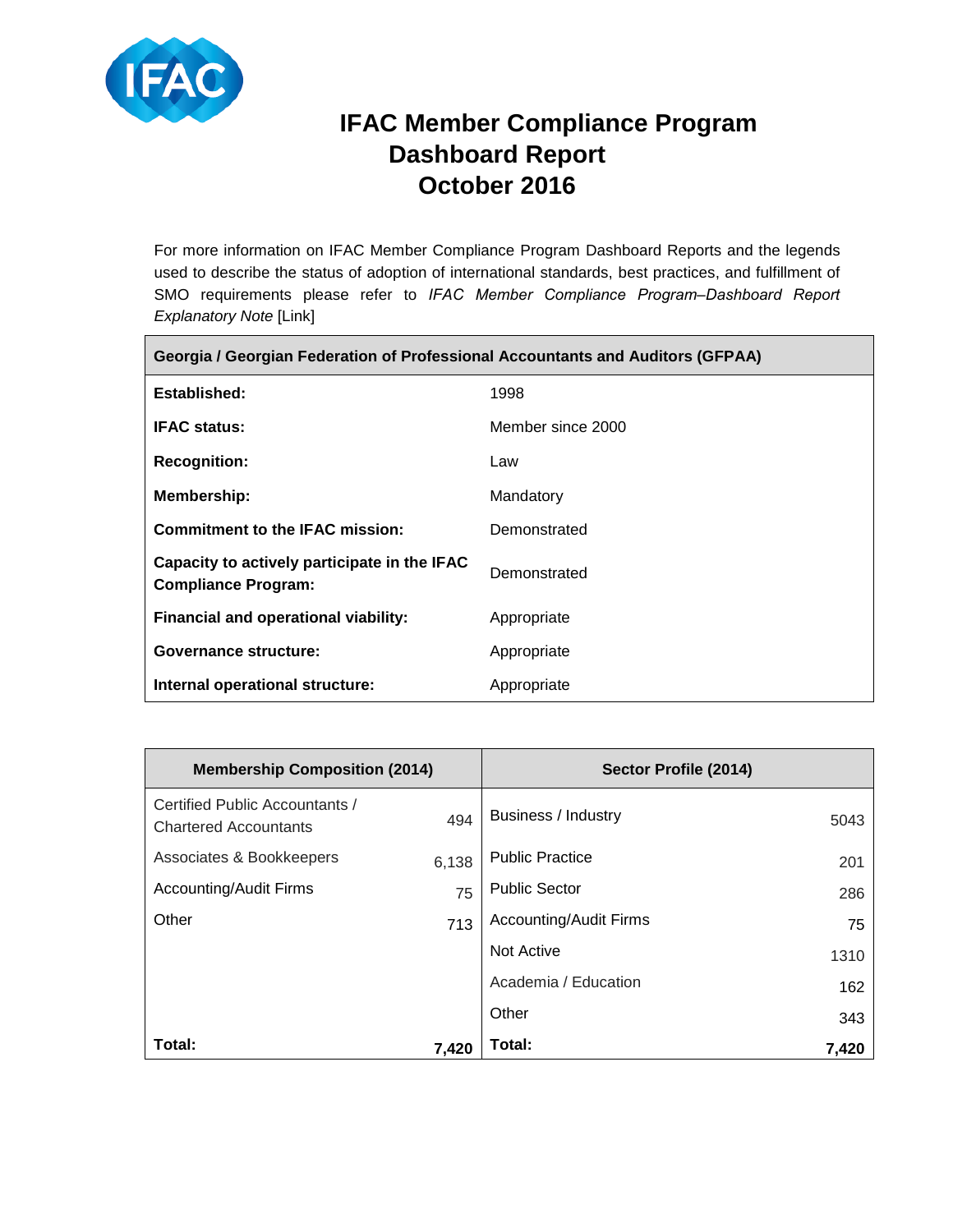

## **Overview of Statutory Framework for Accounting and Auditing**

The main legislation establishing corporate financial reporting requirements in Georgia includes the Law of the Republic of Georgia on Entrepreneurs of October 28, 1994 and the Law on Accounting and Financial Audit of 2012 (A&A Law). The Law on Entrepreneurs sets the basic financial reporting requirements for all commercial entities in Georgia while the A&A Law establishes the detailed accounting and auditing requirements for the different classes of entities operating in the jurisdiction.

The A&A Law requires entities under the supervision of the National Bank of Georgia (NBG) and the Insurance State Supervision Service of Georgia (ISSSG) to apply International Financial Reporting Standards (IFRS) as adopted by the International Accounting Standards Board (IASB) and translated into Georgian. Such entities include banks, securities market, micro-finance institutions, credit unions, insurance companies; and listed companies. Accredited Professional Organizations (APOs) are legally responsible for the translation of IFRS and the IFRS for SMEs into Georgian. As of September 2016, the Georgian Federation of Professional Accountants and Auditors (GFPAA) is the only APO accredited in Georgia. The Law allows use of the original (English) version of the standards in the absence of the relevant Georgian translation.

All other business entities (except for sole proprietors defined as micro or small businesses under the Tax Code) are required to use IFRS for SMEs as issued by the IASB in the preparation of their financial statements. Non-commercial entities are required to prepare their financial statements in accordance with the national financial reporting standards for non-entrepreneurial legal entities, which are adopted by APOs.

The A&A Law sets mandatory audit requirements for the following types of companies: banks and credit institutions subject to the supervision of the NBG as well as listed entities regulated by NBG non-banking department; insurance companies; and certain state-owned enterprises. The Law on Entrepreneurs also requires audits of joint-stock companies. All statutory audits must be conducted by the registered statutory auditors, who are members of an APO, in accordance with the International Standards on Auditing (ISA) issued by the International Auditing and Assurance Standards Board (IAASB).

## **Regulation of the Accountancy Profession**

The accounting and auditing profession is largely self-regulated by the Accredited Professional Organizations (APOs). Under the Law on Accounting and Financial Audit of 2012 (A&A Law), to be registered as an APO, the professional accountancy organization must satisfy a number of requirements, including mandatory membership in IFAC or in a regional organization recognized by IFAC. As of October 2016, there is only one APO in Georgia—the Georgian Federation of Professional Accountants and Auditors (GFPAA).

APOs' responsibilities include setting certification standards and certifying professional accountants; maintaining a register of auditors and audit firms both of statutory and non-statutory audits; providing continuing professional development (CPD); translating and publishing IFRS, IFRS for SMEs, ISA, and the Code of Ethics of the International Ethics Standards Board for Accountants (IESBA); setting detailed quality assurance (QA) procedures and establishing QA review systems; developing the national financial reporting standards for non-entrepreneurial legal entities; and conducting disciplinary proceedings against an auditor or audit firm. In order to provide auditing services, audit firm or auditor must obtain a certified professional accountant (CPA) qualification and be registered with an APO.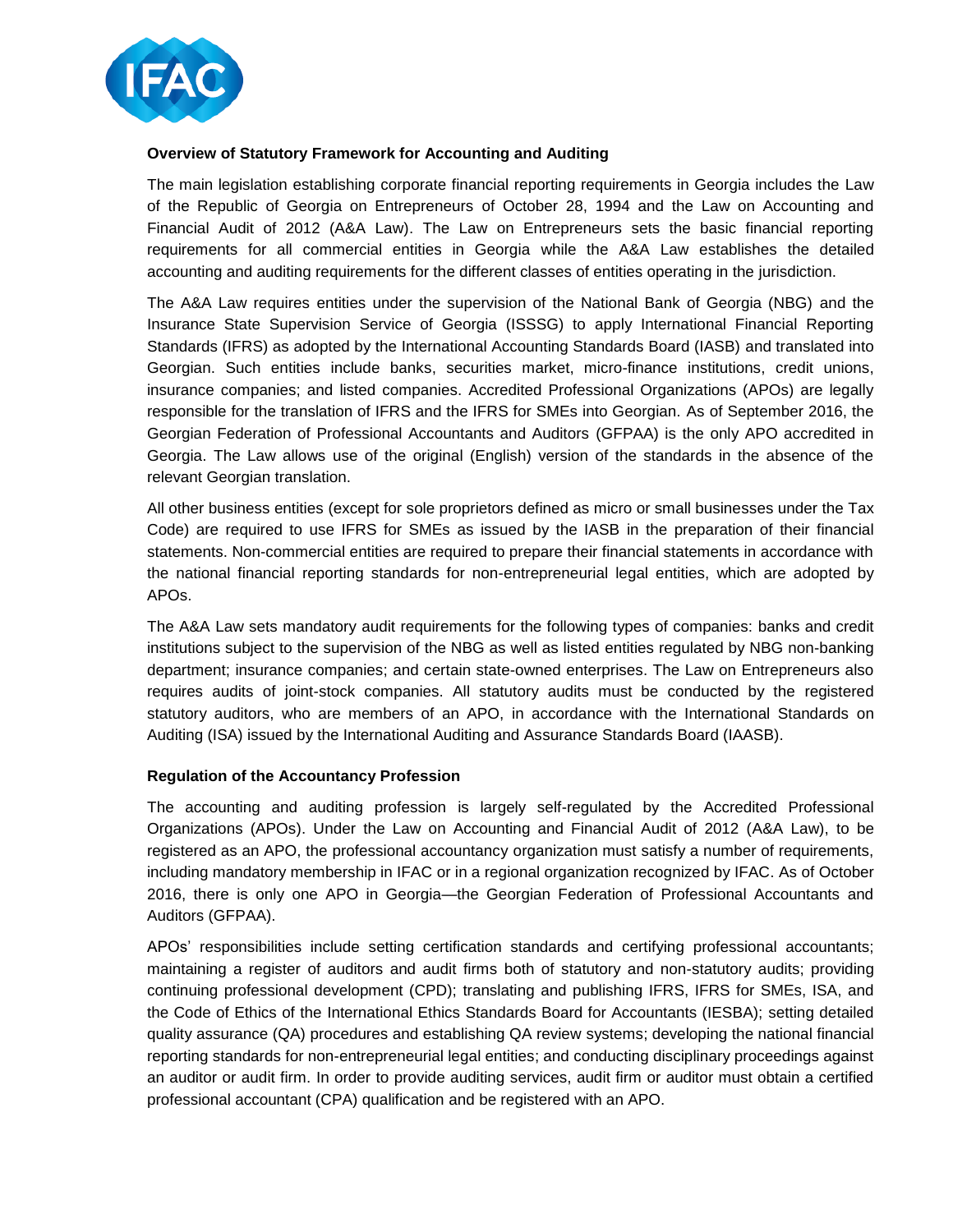

Accountancy professionals other than auditors are regulated through their voluntary membership in professional accountancy organizations, which establish internal rules and procedures for regulating their members.

## **Professional Accountancy Organizations**

There are three professional accountancy organization (PAO) in Georgia: the Georgian Association of Independent Accountants and Auditors (GAIAA), the Georgian Federation of Auditors, Accountants and Financial Managers (GFAAFM) and the Georgian Federation of Professional Accountants and Auditors (GFPAA).

## *The Georgian Association of Independent Accountants and Auditors (GAIAA)*

GAIAA is a non-governmental, professional association with voluntary membership established in 1999 and, according to its website, comprised of more than 2000 accountants and auditors throughout Georgia. GAIAA membership includes accountants and auditors working in all fields of the economy including in the public and non-governmental sector. The GAIAA protects the interests of its members; provides training and continuing educational programs for accountants; adopts quality control standards and ensures their implementation through a quality assurance review system for its members who provide auditing services. Since 2006, GAIAA has been a full member of the Eurasian Council of Certified Accountants and Auditors (ECCAA) and offers the Professional Certification Program for Accountants (CAP/CIP).

## *The Georgian Federation of Auditors, Accountants and Financial Managers (GFAAFM)*

GFAAFM unites small and medium audit practices, bookkeepers, accountants and tax advisors, who join the organization on a voluntary basis. It is the successor body of the Audit Council of the Parliament in Georgia, which was authorized to license statutory auditors to practice before 2005. GFAAFM adopts professional standards for its members and delivers trainings in various areas including tax, internal audit and financial management. The PAO is aiming to become an Accredited Professional Organization (APO). It is a full member of the European Federation of Accountants and Auditors for SMEs.

## *The Georgian Federation of Professional Accountants and Auditors (GFPAA)*

GFPAA is a non-governmental, non-for-profit PAO in Georgia. As of 2016, it is also the only APO in the country. GFPAA membership is mostly comprised of audit firms, auditors employed by audit firms, sole practitioners, and consultants. Auditors and audit firms are required to join its membership to be authorized to practice whereas other categories of accountancy professionals (e.g., accountants or tax specialist) may voluntarily join the organization. GFPAA offers a certification program under the local accountancy qualification, based on the UK Association of Chartered Certified Accountants (ACCA) qualification curricula translated into the Georgian language.

In addition to the powers and obligations of an APO, and in accordance with its charter, GFPAA is involved in developing accounting and auditing regulations; supporting accounting and auditing reforms; promoting the interests of the profession; and developing certification standards. GFPAA has been an IFAC member since 2000.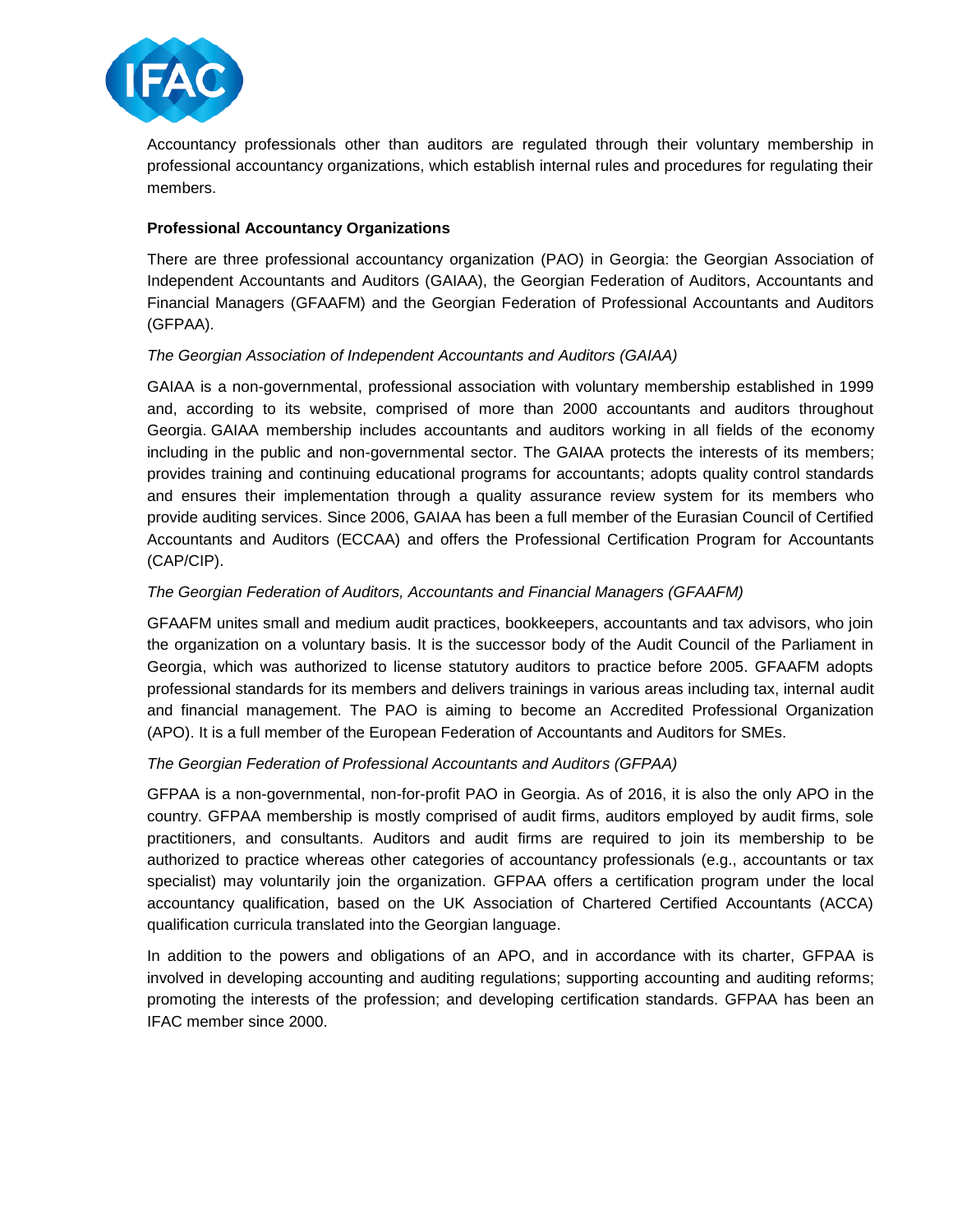

## **Projects and Other Initiatives**

The Government of Georgia signed an Association Agreement with the European Union (EU) in June 2014. Accordingly, Georgian legislation must now be brought in line with the EU acquis communautaire. This project would significantly impact relevant Georgian legislation, which should be revised to ensure that it incorporates the requirements of the EU Directives and Regulations in the area of accounting and auditing.

In 2015, the World Bank published the results of its assessment of the accounting and auditing environment in the Republic of Georgia. Although the Government of Georgia was overall commended for its commitment to improving the corporate financial reporting framework, it was noted that the focus now should be on developing the capacity to fully implement and enforce the changed structural framework, and raising the professional level and capacity of accountants, auditors, and regulators. As far as the accountancy profession is concerned, the World Bank pointed out to the need to (i) strengthen accounting academic curricula in line with IES and align university programs with professional educational programs; (ii) enhance continuing professional education and training to bring it in line with IES; (iii) work to enhance professional knowledge of the accountancy professionals regarding international standards; (iv) improve professional development training for professional auditors and develop an ISA compliant standard audit methodology; and (v) introduce a system of public oversight of the audit profession, among other recommendations.

## **Audit Oversight Arrangements**

There is no audit public oversight body (POB) in Georgia. However, in the context of the Association Agreement signed by Georgia and the EU and the need to further ensure alignment of national legislation with EU Directives, there are currently discussions between the profession and the Government about the possibility of establishing a POB in the country. Most audit regulatory functions have been delegated to the Accredited Professional Organizations (APOs), which regulate the audit profession.

|    | <b>Status</b>               | <b>PAO</b><br><b>Responsibility</b> | <b>Notes</b>                                                                                                                                                                                                                                                                                                                                                                                                                                                                                                                                                                        |
|----|-----------------------------|-------------------------------------|-------------------------------------------------------------------------------------------------------------------------------------------------------------------------------------------------------------------------------------------------------------------------------------------------------------------------------------------------------------------------------------------------------------------------------------------------------------------------------------------------------------------------------------------------------------------------------------|
| QA | <b>Partially</b><br>Adopted | <b>Direct</b>                       | The Law on Accounting and Financial Audit of 2012<br>Law) requires accredited<br>professional<br>(A&A –<br>organizations (APOs) to establish a<br>quality<br>assurance (QA) review system with respect to the<br>audits undertaken by their authorized members. As<br>the only professional accountancy organization<br>(PAO) in Georgia recognized as an APO, the<br>Georgian Federation of Professional Accountants<br>and Auditors (GFPAA) is responsible for setting the<br>detailed procedures for QA and establishing a QA<br>review system. In line with this mandate, GFPAA |

## **Jurisdiction Status of Adoption**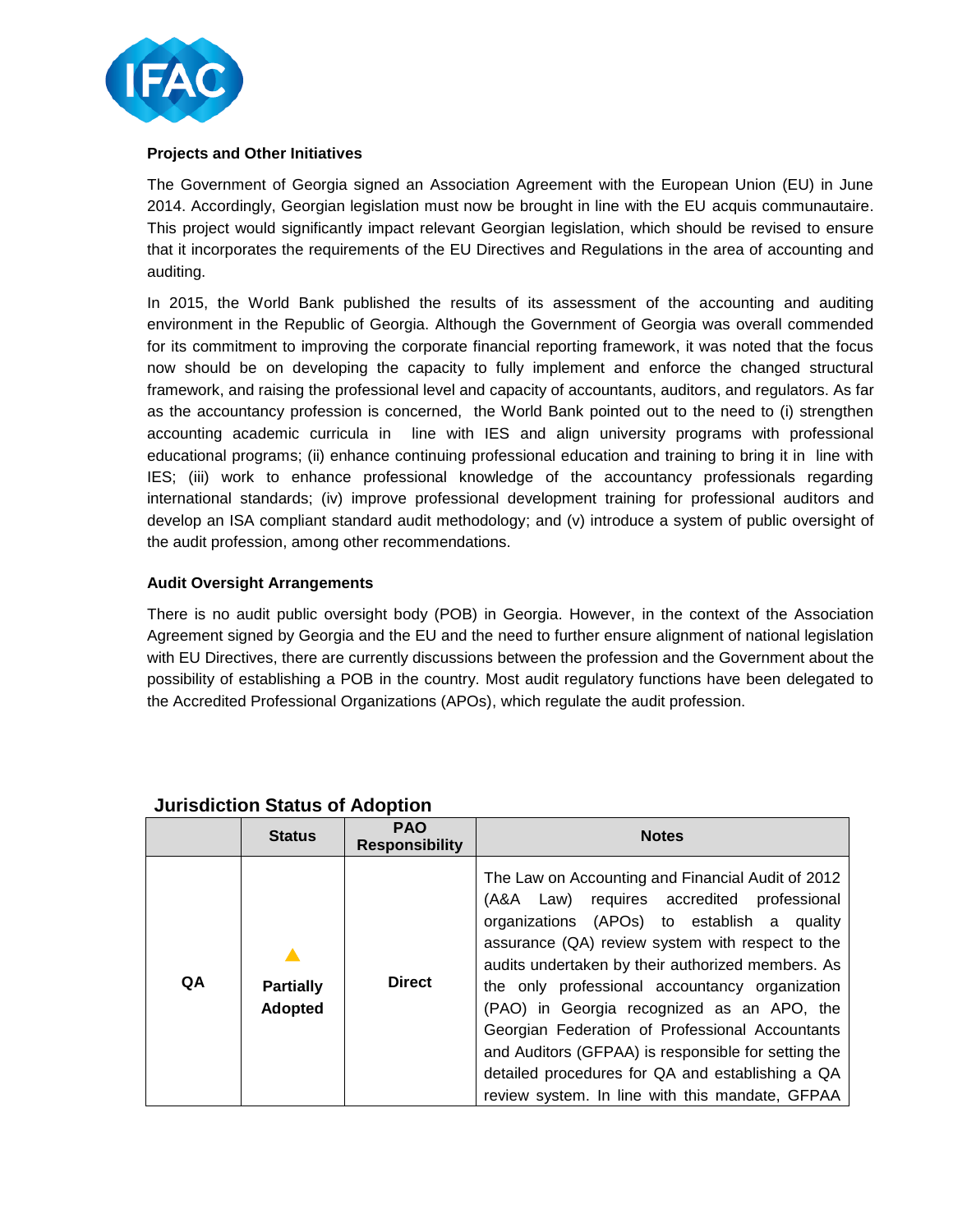

|            | <b>Status</b>                      | <b>PAO</b><br><b>Responsibility</b> | <b>Notes</b>                                                                                                                                                                                                                                                                                                                                                                                                                                                                                                                                                                                                                                                                                                                                                                                                                                                          |
|------------|------------------------------------|-------------------------------------|-----------------------------------------------------------------------------------------------------------------------------------------------------------------------------------------------------------------------------------------------------------------------------------------------------------------------------------------------------------------------------------------------------------------------------------------------------------------------------------------------------------------------------------------------------------------------------------------------------------------------------------------------------------------------------------------------------------------------------------------------------------------------------------------------------------------------------------------------------------------------|
|            |                                    |                                     | has established a QA review system with respect to<br>all audits. The QA review system follows a cycle<br>approach, with external inspectors certified and<br>employed by the PAO reviewing all audits at least<br>every three years. GFPAA has adopted the<br>International Standard on Quality Control (ISQC) 1<br>as quality control standard, in accordance with the<br>requirements of the A&A Law. The scope of the QA<br>reviews covers compliance with ISQC 1, the<br>requirements of the International Ethics Standards<br>Board for Accountants' (IESBA) Code of Ethics and<br>the International Standards on Auditing (ISA). The<br>extent of alignment of the QA review system with<br>the requirements of SMO 1 (revised 2012) needs to<br>be clarified by GFPAA.                                                                                        |
|            |                                    |                                     | Although the Georgian Association of Independent<br>Accountants and Auditors (GAIAA)<br>and<br>the<br>Federation of Auditors, Accountants and Financial<br>Managers (GFAAFM), which unite accounting<br>professionals on a voluntary basis, have no legal<br>responsibility for establishing QA review system,<br>according to their websites, both organizations<br>established QA review systems with respect to their<br>relevant members. The extent of alignment of these<br>systems with the requirements of SMO 1 is not<br>clear however.                                                                                                                                                                                                                                                                                                                     |
| <b>IES</b> | <b>Partially</b><br><b>Adopted</b> | <b>Shared</b>                       | The Law on Accounting and Financial Audit of 2012<br>(A&A Law) restricts the exercise of the profession<br>to individuals and entities that meet the certification,<br>educational<br>and<br>membership<br>requirements<br>established by the law and further detailed by<br>Accredited Professional Organizations (APOs). The<br>only APO as of 2016 is the Georgian Federation of<br>Professional Accountants and Auditors (GFPAA).<br>professional<br><b>Universities</b><br>deliver<br>accountancy<br>education programs in cooperation with GFPAA.<br>Candidates for GFPAA membership have to<br>complete a professional accountancy education<br>program set in accordance with a translation of the<br>Association of Chartered Certified Accountants<br>(ACCA) syllabus, a three-year practical experience<br>requirements, and the final assessment. Members |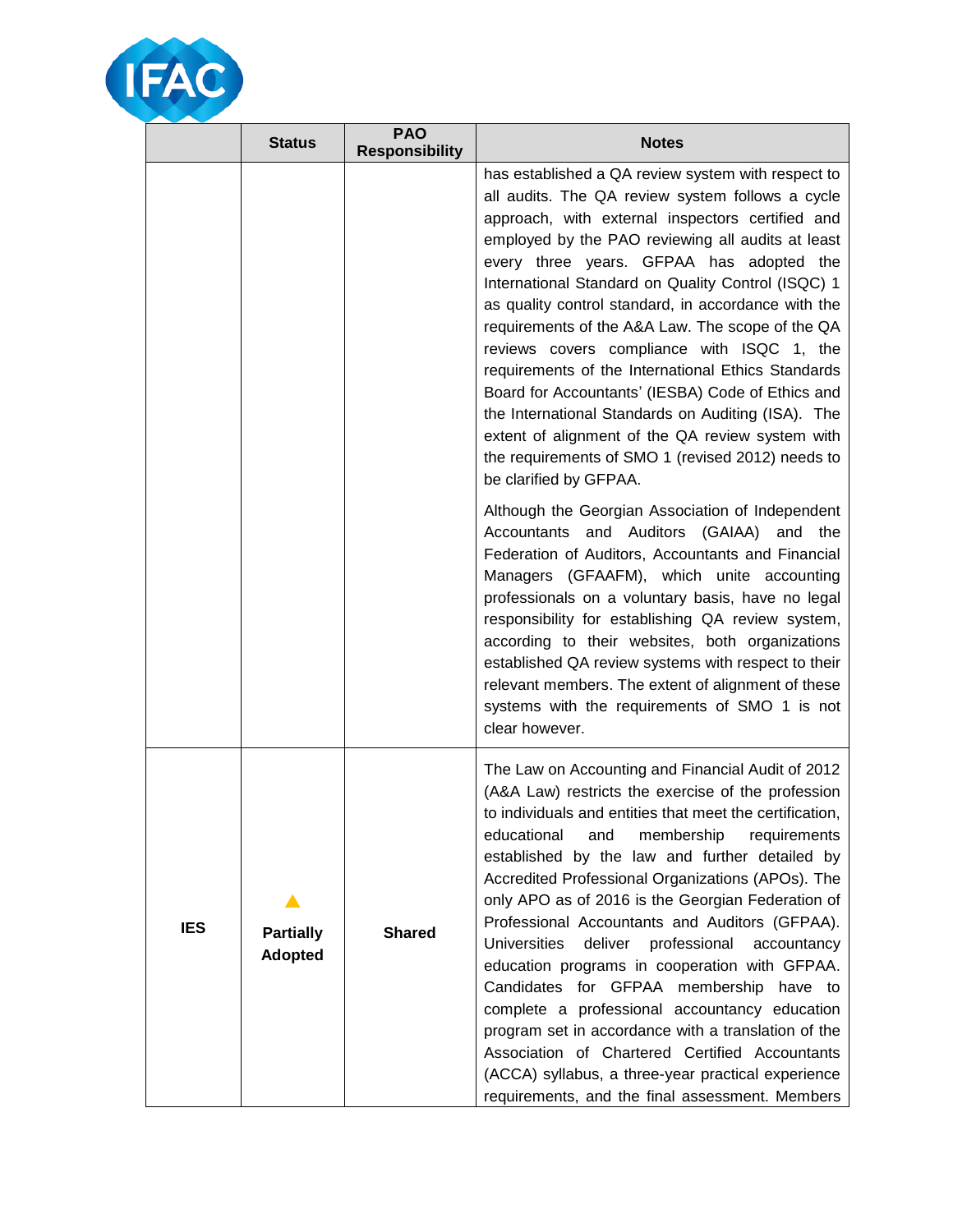

|                                          | <b>Status</b>    | <b>PAO</b><br><b>Responsibility</b> | <b>Notes</b>                                                                                                                                                                                                                                                                                                                                                                                                                                                                                                                                                                                                                                                                                                                                                                                                                               |
|------------------------------------------|------------------|-------------------------------------|--------------------------------------------------------------------------------------------------------------------------------------------------------------------------------------------------------------------------------------------------------------------------------------------------------------------------------------------------------------------------------------------------------------------------------------------------------------------------------------------------------------------------------------------------------------------------------------------------------------------------------------------------------------------------------------------------------------------------------------------------------------------------------------------------------------------------------------------|
|                                          |                  |                                     | are required to complete 40 hours of CPD courses<br>each year or 120 hours in three years' time.                                                                                                                                                                                                                                                                                                                                                                                                                                                                                                                                                                                                                                                                                                                                           |
|                                          |                  |                                     | Similarly, candidates for membership in the<br>Georgian Association of Independent Accountants<br>and Auditors (GAIAA) or the Federation of Auditors,<br>Accountants and Financial Managers (GFAAFM)<br>(i.e., aspiring accountants, bookkeepers, financial<br>managers or tax advisors) are required to meet the<br>educational and membership requirements set by<br>the respective PAOs. Aspiring members for each<br>PAO are required to complete a professional<br>accountancy education program and a<br>final<br>assessment.                                                                                                                                                                                                                                                                                                        |
|                                          |                  |                                     | According to the World Bank (2015) there is a need<br>to (i) strengthen accounting academic curricula in<br>line with IES and align university programs with<br>professional educational programs; (ii) enhance<br>continuing professional education and training to<br>bring it in line with IES; work (iii) work to enhance<br>professional<br>knowledge of the<br>accountancy<br>professionals regarding international standards by<br>introducing<br>CPD<br>enhanced<br>training<br>and<br>programming.                                                                                                                                                                                                                                                                                                                                |
| <b>ISA</b>                               | <b>Adopted</b>   | <b>Shared</b>                       | In accordance with the Law on Accounting and<br>Financial Audit of 2012 (A&A Law), all audits must<br>be carried out in accordance with the International<br>Standards on Auditing (ISA). The responsibility for<br>translating ISA under the law is vested with the<br>accredited professional organizations (APOs). As of<br>September 2016, the Georgian Federation of<br>Professional Accountants and Auditors (GFPAA) is<br>the only APO in Georgia and as such is responsible<br>for translating and publishing ISA and other<br>pronouncements of the International Auditing and<br>Assurance Standards Board's (IAASB). It appears<br>that the latest translated version of ISA is that of the<br>2009 Clarified ISA. Additional information would be<br>needed about the status of adoption of the other<br>IAASB pronouncements. |
| <b>IESBA</b><br>Code of<br><b>Ethics</b> | <b>Partially</b> | <b>Shared</b>                       | The Law on Accounting and Financial Audit of 2012<br>(A&A Law) requires all auditors to abide by the                                                                                                                                                                                                                                                                                                                                                                                                                                                                                                                                                                                                                                                                                                                                       |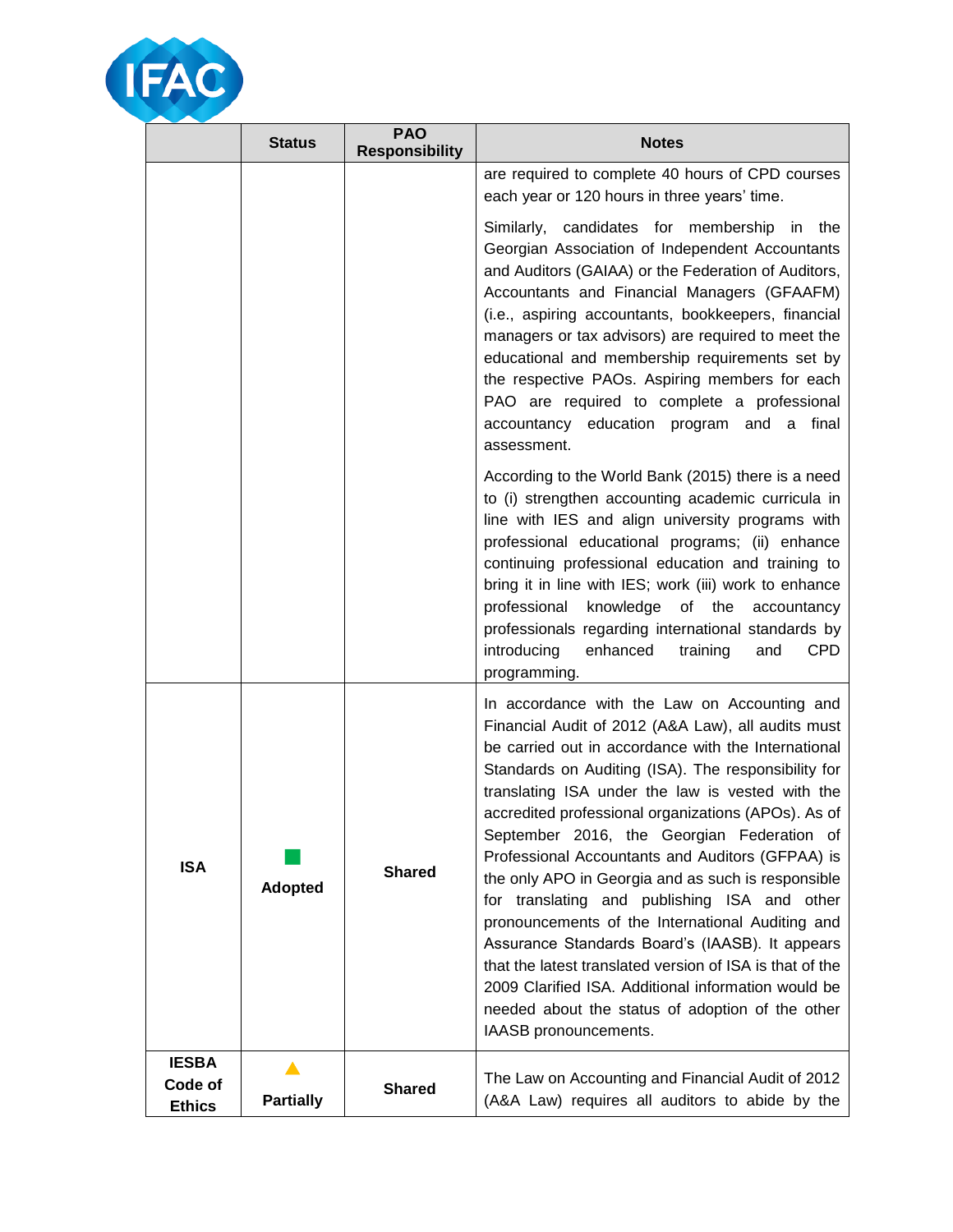

|                | <b>Status</b>                    | <b>PAO</b><br><b>Responsibility</b> | <b>Notes</b>                                                                                                                                                                                                                                                                                                                                                                                                                                                                                                                                                                                                                                                                                                          |
|----------------|----------------------------------|-------------------------------------|-----------------------------------------------------------------------------------------------------------------------------------------------------------------------------------------------------------------------------------------------------------------------------------------------------------------------------------------------------------------------------------------------------------------------------------------------------------------------------------------------------------------------------------------------------------------------------------------------------------------------------------------------------------------------------------------------------------------------|
|                | <b>Adopted</b>                   |                                     | Code of Ethics for Professional Accountants issued<br>by the International Ethics Standards Board for<br>Accountants<br>(IESBA). The responsibility for<br>translating the IESBA Code under the law is vested<br>with the accredited professional organizations<br>(APOs). As of September 2016, the Georgian<br>Federation of Professional Accountants<br>and<br>Auditors (GFPAA) is the only APO in Georgia and<br>as such is responsible for translating and publishing<br>the IESBA Code. GFPAA reports in its SMO Action<br>Plan that it planned to adopt the IESBA Code in<br>2015. However, it is not clear whether the Code<br>has been eventually adopted.<br>The accountancy profession other than auditors |
|                |                                  |                                     | does not seem to be subject to ethical requirements<br>by law. Nevertheless, according to the World Bank<br>Georgian<br>Federation<br>(2015),<br>of<br>Auditors,<br>Accountants and Financial Managers (GFAAFM)<br>has adopted the IESBA's Code of Ethics for its<br>members,<br>which<br>include<br>bookkeepers,<br>accountants, and tax advisors. It is not clear<br>whether the Georgian Association of Independent<br>Accountants and Auditors (GAIAA) has established<br>similar requirements for its members.                                                                                                                                                                                                   |
| <b>IPSAS</b>   | <b>Not</b><br><b>Adopted</b>     | <b>No Direct</b>                    | The Ministry of Finance is responsible for adopting<br>the public sector accounting standards in Georgia.<br>International Public<br>Sector<br>The<br>Accounting<br>Standards (IPSAS) have not been adopted in the<br>country and public sector accounting is based on<br>the former Soviet accounting system. The Ministry<br>of Finance has, however, defined a phased<br>Strategic Plan for adoption of IPSAS by 2020 and is<br>in the process of translating IPSAS, according to<br>information<br>provided<br>the<br>the<br>by<br>Georgian<br>Federation of Professional Accountants<br>and<br>Auditors (GFPAA).                                                                                                 |
| <b>I&amp;D</b> | ▲<br><b>Partially</b><br>Adopted | <b>Shared</b>                       | The Law on Accounting and Financial Audit of 2012<br>includes<br>$(A&A$ Law)<br>key requirements<br>on<br>investigation and discipline of auditors, the only<br>segment of the profession that is regulated at the<br>level,<br>delegates<br>accredited<br>state<br>and<br>to                                                                                                                                                                                                                                                                                                                                                                                                                                         |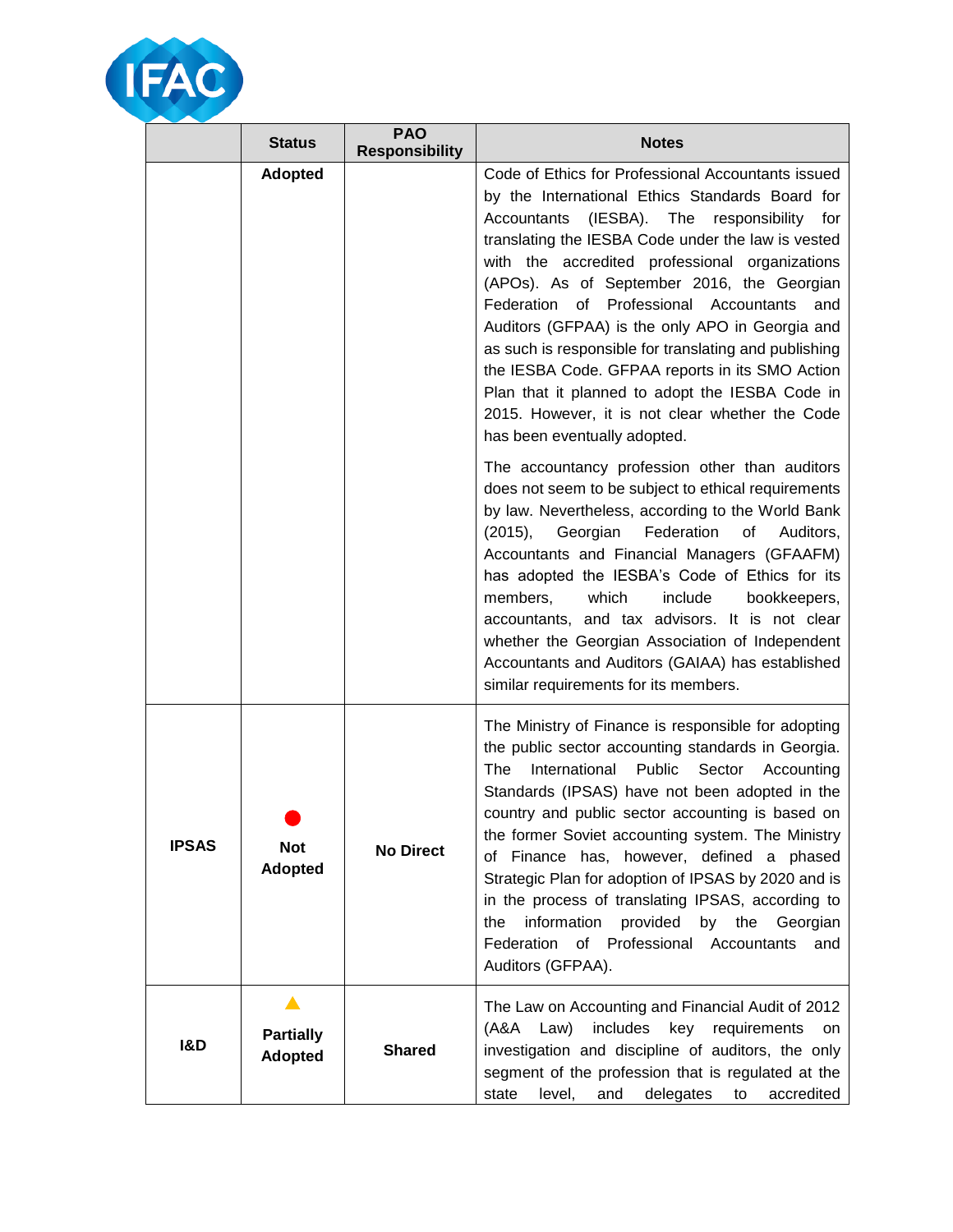

|             | <b>Status</b>                      | <b>PAO</b><br><b>Responsibility</b> | <b>Notes</b>                                                                                                                                                                                                                                                                                                                                                                                                                                                                                                                                                                                                                |
|-------------|------------------------------------|-------------------------------------|-----------------------------------------------------------------------------------------------------------------------------------------------------------------------------------------------------------------------------------------------------------------------------------------------------------------------------------------------------------------------------------------------------------------------------------------------------------------------------------------------------------------------------------------------------------------------------------------------------------------------------|
|             |                                    |                                     | professional organizations (APOs) responsibility for<br>implementing the requirements in this area.<br>GFPAA, as the only APO as of September 2016,<br>has initiated development of its I&D system for<br>misconduct and failure to meet the rules based on<br>the requirements of SMO 6.                                                                                                                                                                                                                                                                                                                                   |
|             |                                    |                                     | Accountancy professionals other than auditors are<br>regulated through voluntary<br>membership<br>in.<br>professional accountancy organizations, which<br>establish internal<br>rules<br>and<br>procedures for<br>regulating their members. As of September 2016,<br>Association<br>of<br>the<br>Georgian<br>Independent<br>Accountants and Auditors (GAIAA) established an<br>I&D system for its members; however, the extent of<br>its compliance with the requirements of SMO 6 is<br>No information is avaible on the<br>not clear.<br>Georgian Federation of Auditors, Accountants and<br>Financial Managers (GFAAFM). |
| <b>IFRS</b> |                                    |                                     | Under the Law on Accounting and Financial Audit<br>of 2012 (A&A Law), the following types of entities<br>are required to apply International Financial<br>Reporting Standards (IFRS) as adopted by the<br>International Accounting Standards Board (IASB)<br>and translated into Georgian: entities under the<br>supervision of the National Bank of Georgia (NBG),<br>which regulates the activities of banks, securities<br>market, micro-finance institutions and credit unions;<br>insurance companies; and listed companies.                                                                                           |
|             | <b>Partially</b><br><b>Adopted</b> | <b>Direct</b>                       | Only accredited professional organizations (APOs)<br>are authorized to translate and publish translations<br>of IFRS and the IFRS for SMEs into Georgian<br>language. Translated standards come into force<br>only upon their registration with the National<br>Agency of Standards and Metrology of Georgia. At<br>the same time, Article 3 of the A&A Law also<br>permits the use of the English version of the IFRS<br>and IFRS for SMEs in the absence of the relevant<br>Georgian translation.                                                                                                                         |
|             |                                    |                                     | GFPAA, as the only APO in Georgia as of 2016,<br>has established an ongoing process for the<br>translation of IFRS, and has translated and<br>published the 2014 version of IFRS and the 2013                                                                                                                                                                                                                                                                                                                                                                                                                               |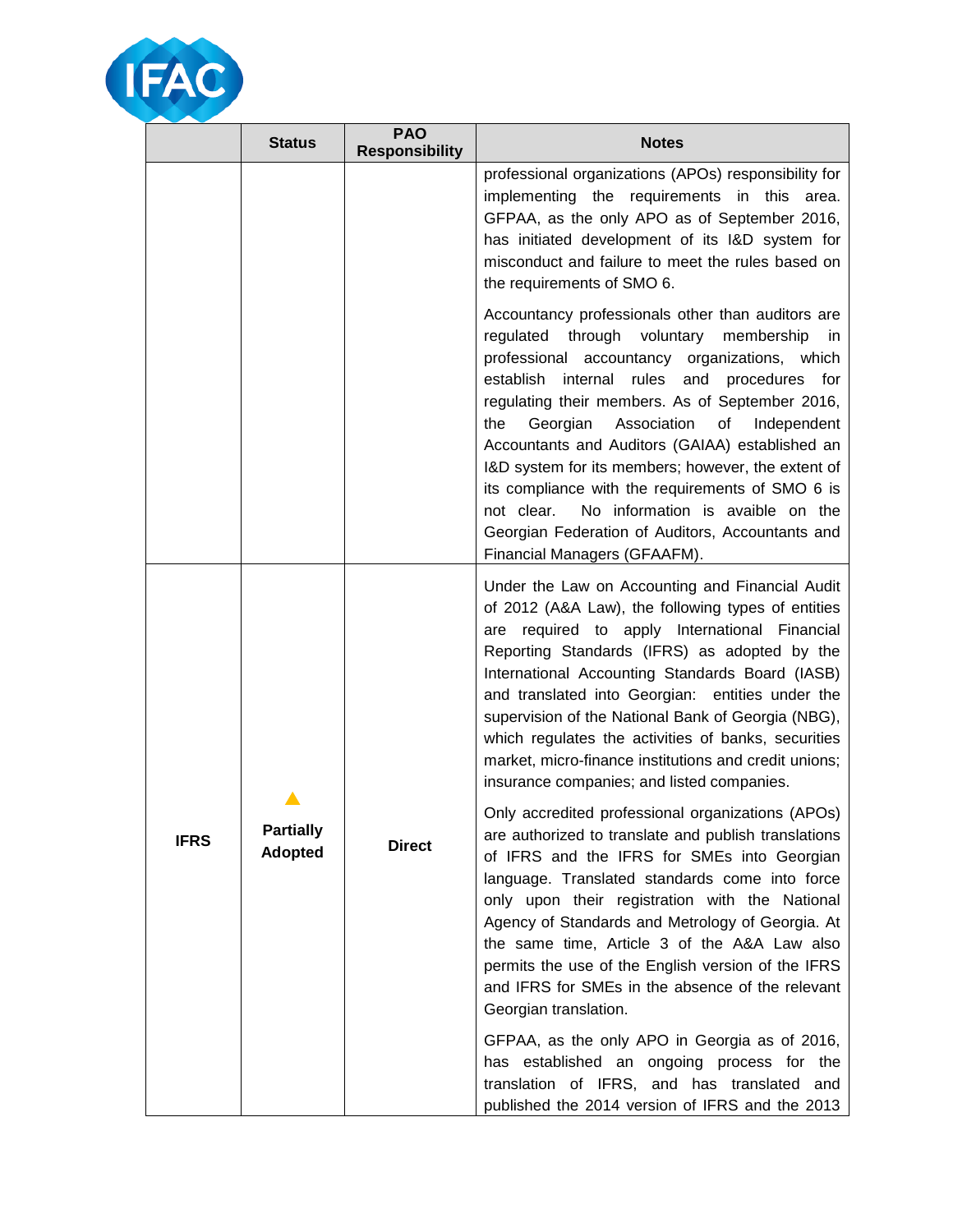

| <b>Status</b> | <b>PAO</b><br><b>Responsibility</b> | <b>Notes</b>                                                                          |
|---------------|-------------------------------------|---------------------------------------------------------------------------------------|
|               |                                     | version of the IFRS for SMEs, which appears to<br>await approval from the Government. |

## **Status of SMO Fulfillment by the PAO**

|                            | <b>Status</b>  | <b>Notes</b>                                                                                                                                                                                                                                                                                                                                                                                                                                                                                                                                                                                                                                                                         |
|----------------------------|----------------|--------------------------------------------------------------------------------------------------------------------------------------------------------------------------------------------------------------------------------------------------------------------------------------------------------------------------------------------------------------------------------------------------------------------------------------------------------------------------------------------------------------------------------------------------------------------------------------------------------------------------------------------------------------------------------------|
| <b>SMO</b>                 |                | Prior to the adoption of a mandatory requirement to establish a quality<br>assurance (QA) review system for all audits, in 2008 GFPAA established a<br>voluntary system for its members and worked with relevant authorities on<br>drafting the amendments to the Law on Accounting and Financial Audit (A&A<br>Law) to introduce a mandatory QA review system for all audits.                                                                                                                                                                                                                                                                                                       |
|                            |                | Following the adoption of the revised Law in 2012, GFPAA worked to<br>develop a QA review system. As one of the first steps, GFPAA adopted<br>ISQC 1 as quality control standard, as required by the A&A Law, and<br>translated the international standard in accordance with the IFAC Translation<br>Policy. The PAO assists its members with the implementation of the quality<br>control standards by undertaking various activities, including the publication<br>implementation<br>guidance,<br>the<br>development of quality<br>οf<br>control<br>questionnaires and the organization of trainings on IFAC's Guide to Quality<br>Control for Small- and Medium-Sized Practices. |
| 1                          | <b>Execute</b> | The certification program for quality reviewers and the methodology for the<br>monitoring process were drafted in 2013–2014, and since 2015 action were<br>undertaken to select and translate audit software.                                                                                                                                                                                                                                                                                                                                                                                                                                                                        |
|                            |                | GFPAA is encouraged to indicate in its SMO Action Plan the status of<br>implementation of its QA review system and the revision of the legal<br>requirements regarding the possible development of a public oversight<br>body in Georgia. The GFPAA is also encouraged to use Appendix II of<br>this report (also provided in the SMO Action Plan) to carry out an<br>assessment of the QA review system it has developed in order to<br>clearly indicate the level of fulfillment of SMO 1 requirements (revised<br>in 2012). If gaps remain, specific and measurable actions need to be<br>developed aimed at achieving full compliance with the requirements of<br><b>SMO 1.</b>  |
| <b>SMO</b><br>$\mathbf{2}$ | Plan           | As an Accredited Professional Organization (APO), GFPAA is responsible<br>under the Law on Accounting and Financial Audit for implementing the initial<br>and continuing professional development requirements set in the law and<br>establishing additional ones. Candidates for GFPAA membership have to<br>complete a professional accountancy education program set in accordance<br>with a translation of the Association of Chartered Certified Accountants                                                                                                                                                                                                                    |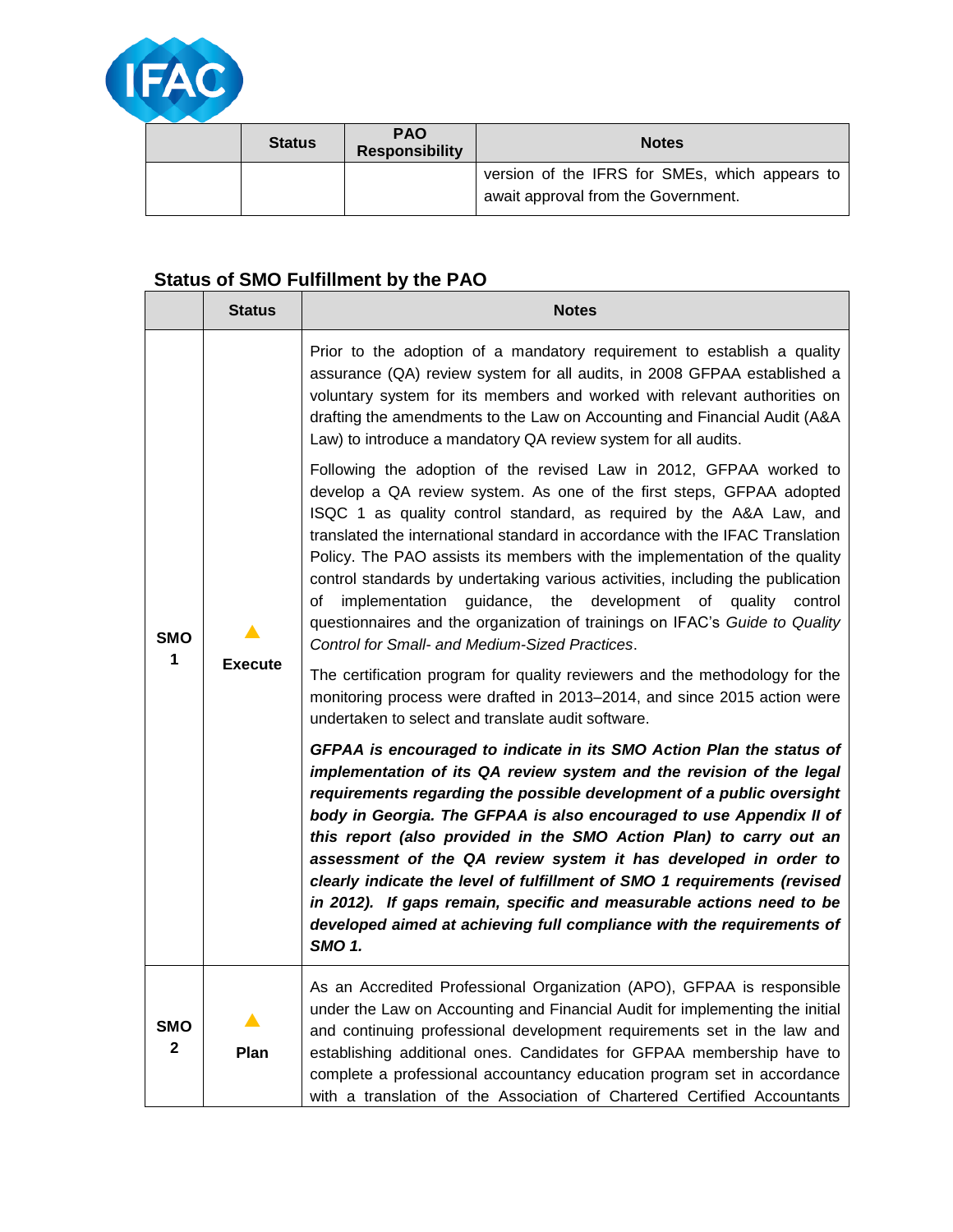

(ACCA) syllabus, a three-year practical experience requirements, and the final assessment. However, these requirements, according to the World Bank (2015), are not fully in line with those of IES. GFPAA reports that in 2013–2014, GFPAA focused on developing a new system of CPD to be implemented in 2016 and that it is in the process of reviewing its requirements to bring them in line with IES 8 and planned to translate the revised IES by May 2016.

*The GFPAA is encouraged to update the status of implementation of the actions listed in the SMO Action Plan. It is also advised to carry out plans to review the requirements of the revised IES, identify areas where improvements are needed, if any, and to consider actions aimed at bringing the existing system of education of professional accountants in the jurisdiction in line with the requirements of IES. To this effect, GFPAA may consider working with other stakeholders in the jurisdiction such as other PAOs, regulators, as well as universities and educational providers. There is also a need to establish plans to collaborate with the universities and the Ministry of Education to strengthen accounting academic curricula and align university programs with relevant IES. The association may also consider, if deemed necessary, participating in the standard-setting activities of the International Accounting Education Standards Board (IAESB) by providing comments on Exposure Drafts and participating in other public consultations.* 

In accordance with the Law on Accounting and Financial Audit of 2012, GFPAA has the responsibility for translating and publishing ISA, which have been adopted for application in the jurisdiction.

GFPAA, which was actively involved in the development of the Law, planned to establish a schedule for reviewing and translating in accordance with the IFAC Translation Policy the new and revised pronouncements issued by the IAASB. However, there appears a significant time lag between the issuance of the new and revised pronouncements and their translation into Georgian, with the 2009 Clarified ISA being translated as of September 2016. To assist its members with the implementation of the international standards, GFPAA reports that it conducted one training in December 2013. No subsequent information is avaible.

GFPAA is encouraged to consider ways to establish ongoing *sustainable processes for translating the international pronouncements with a view to reduce the time lag and ensure that the most recent version of ISA is being applied in the jurisdiction. GFPAA is also encouraged to indicate in its SMO Action Plan plans to translate the latest IAASB Handbook, if any; activities it undertakes to support its members with the implementation of the standards, such as, for example, development of seminars, conferences, CPD courses and* 

**SMO 3**  $\blacktriangle$ **Execute**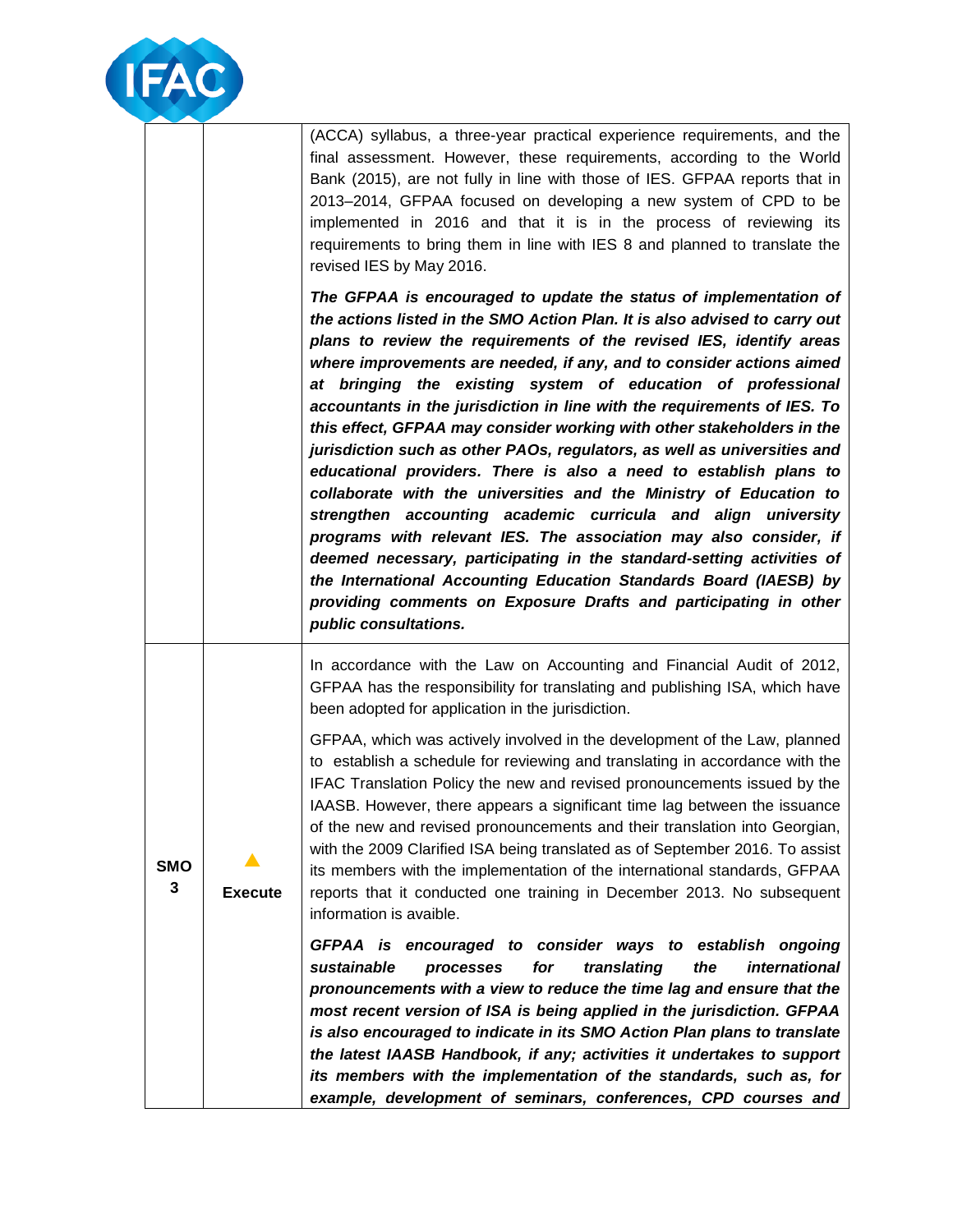

|                              |                 | implementation guidance.                                                                                                                                                                                                                                                                                                                                                                                                                                                                                                                                                       |
|------------------------------|-----------------|--------------------------------------------------------------------------------------------------------------------------------------------------------------------------------------------------------------------------------------------------------------------------------------------------------------------------------------------------------------------------------------------------------------------------------------------------------------------------------------------------------------------------------------------------------------------------------|
|                              |                 | In accordance with the Law on Accounting and Financial Audit of 2012,<br>GFPAA as an Accredited Professional Organization (APO), has the<br>responsibility for translating and publishing the IESBA Code of Ethics, which<br>has been adopted for application by auditors only.                                                                                                                                                                                                                                                                                                |
| <b>SMO</b><br>4              | <b>Consider</b> | In its SMO Action Plan, GFPAA reports that it initially planned to translate<br>and publish the IESBA Code in 2013, with the implementation subsequently<br>rescheduled for 2015. As of 2016, it needs to be clarified whether the Code<br>has been finally adopted. There is no information available about the<br>activities developed by GFPAA to assist its members with the<br>implementation of the ethics standards.                                                                                                                                                    |
|                              |                 | GFPAA is encouraged to clarify whether the IESBA Code has been<br>translated in the jurisdiction and, if so, what version of the Code is<br>being applied. Ethical requirements for the accountancy professionals<br>other than auditors also need to be clarified. Further, GFPAA should<br>indicate in the Action Plan whether it has developed activities to assist<br>its members with the implementation of the code of ethics (e.g., CPD<br>courses, trainings and development of implementation guidance).                                                              |
| <b>SMO</b><br>5              |                 | The Ministry of Finance is responsible for adopting the public sector<br>accounting standards in Georgia. IPSAS have not been adopted but the<br>Ministry of Finance has established a strategic plan to adopt the international<br>standards by 2020. In the context of the implementation of this strategic plan,<br>GFPAA reports that it in general supports the Ministry of Finance and is<br>involved in the translation process. No further information has been provided.                                                                                              |
|                              | <b>Consider</b> | GFPAA is encouraged to update its Action Plan to indicate the status of<br>implementation of the government's strategic plan to adopt IPSAS and<br>the activities it undertakes to support the Ministry of Finance in the<br>process and to provide implementation support to its members.<br>Overall, GFPAA needs to consider its role in further assisting the<br>regulator with the translation and adoption of the standards and to<br>establish a defined action plan, if the organization's involvement in this<br>area is seen as relevant.                             |
| <b>SMO</b><br>$6\phantom{1}$ | <b>Consider</b> | GFPAA is responsible for setting mechanisms for investigating and<br>disciplining its members for misconduct and breach of the rules, in<br>accordance with the requirements of the Law on Accounting and Financial<br>Audit of 2012 and its I&D procedures. The PAO reports that since 2013 it<br>has been working on establishing and I&D system for its members. As first<br>step it planned to review the requirements of SMO 6 and develop a policy<br>statement on its I&D system. No further information as to the status of<br>development of the system is available. |
|                              |                 | GFPAA is strongly encouraged to provide an update on the status of<br>development of its I&D system. If the system has not been established,                                                                                                                                                                                                                                                                                                                                                                                                                                   |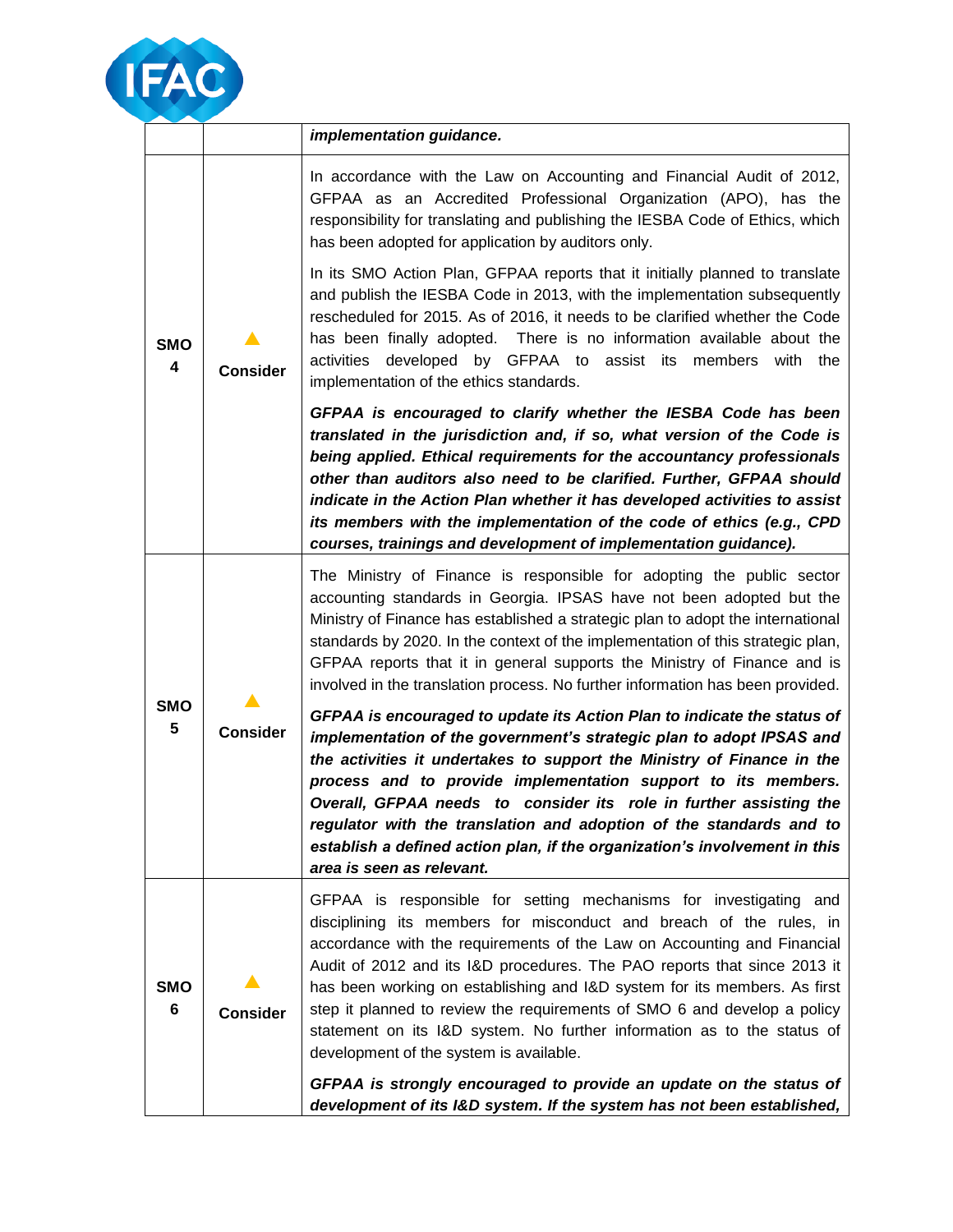

**SMO 7**

 $\blacktriangle$ **Consider**

*reasons for the delay should be identified and indicated in the SMO Action Plan. Appendix III of this report contains the main requirements of SMO 6, which GFPAA should consult in developing its I&D system, or, if the system has been established, in to carrying out an assessment of the I&D mechanisms.*

In accordance with the A&A Law, as an accredited professional organization (APO), GFPAA is responsible for translating and issuing the translations of the IFRS and IFRS for SMEs. The PAO has translated the 2014 version of IFRS and the 2013 version of the IFRS for SMEs. No plans to adopt the most recent version of IFRS have been stated, and no activities to support its members with the implementation of applicable accounting standards have been indicated in the Action Plan.

*GFPAA is encouraged to indicate in its Action Plan activities it may have developed or plans to develop to assist its members with the implementation of the IFRS and the IFRS for SMEs. Examples of such activities may include the development of CPD courses, trainings and seminars.*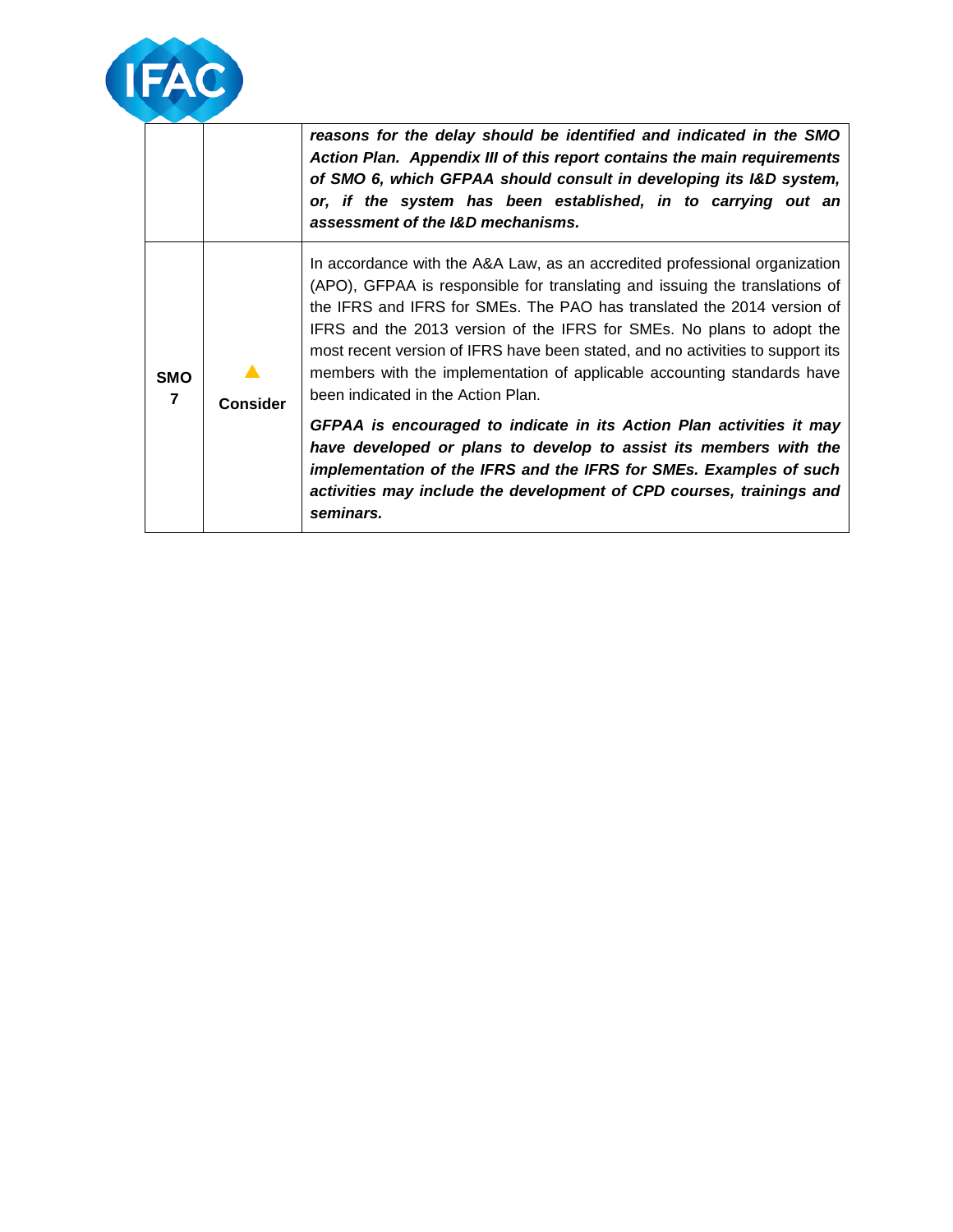

#### **Sources**

## **Relevant Organizations**

- [Georgian Association of Independent Accountants and Auditors \(GAIAA\)](http://www.gaiaa.org.ge/)
- [Georgian Federation of Professional Accountants and Auditors \(GFPAA\)](http://www.gfpaa.ge/site/index.php)
- [Georgian Federation of Auditors, Accountants and Financial Managers \(GFAAFM\)](http://gfaafm.ge/)
- **[Insurance State Supervision Service of Georgia](http://www.insurance.gov.ge/)**
- [National Bank of Georgia \(NBG\)](https://www.nbg.gov.ge/index.php?m=2)

## **Relevant Legislation**

- [Law on Accounting and Financial Audit, 2012](https://matsne.gov.ge/en/document/view/1698895?publication=7)
- [Insurance Law,](http://www.insurance.gov.ge/getattachment/Legislation/Normative-Acts/Law_On_Insurance.pdf.aspx) 2009
- [Law on Entrepreneurs, 1994](http://www.microfinancegateway.org/sites/default/files/mfg-en-paper-law-of-the-republic-of-georgia-on-entrepreneurs-1994.pdf)
- [Tax Code](http://www.lexadin.nl/wlg/legis/nofr/oeur/arch/geo/TCE.pdf)

## **Relevant Publications**

- GFPAA, *[SMO Action Plan,](http://www.ifac.org/system/files/compliance-assessment/part_3/201310_georgia_gfpaa.pdf)* November 2016.
- IFRS Foundation, "IFRS Application Around the World, Jurisdictional Profile: Georgia," June 2016.
- World Bank, *[Report on Observance of Standards and Codes—Accounting and Auditing:](http://www-wds.worldbank.org/external/default/WDSContentServer/WDSP/IB/2015/10/28/090224b083174aa6/3_0/Rendered/PDF/Georgia000Repo00Auditing00A0A0ROSC0.pdf) Georgia*, March 2015.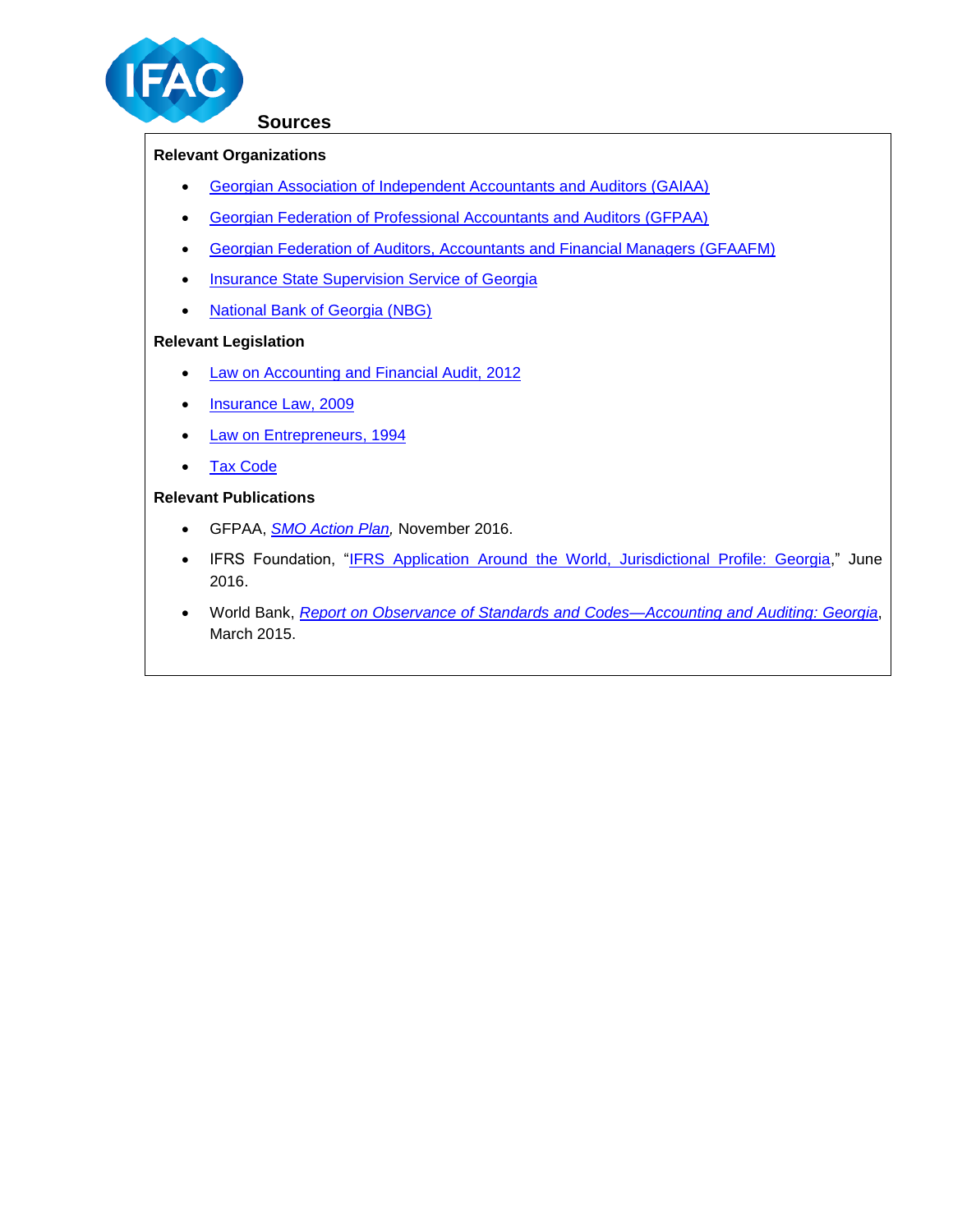

| <b>Appendix I-Definitions of Legends</b> |  |  |
|------------------------------------------|--|--|
|------------------------------------------|--|--|

|                                    | <b>Quality Assurance (QA)</b>                                                                                                                                              |
|------------------------------------|----------------------------------------------------------------------------------------------------------------------------------------------------------------------------|
| <b>Adopted</b>                     | A QA review system, incorporating the requirements of SMO 1, has been established and<br>is operational for all mandatory audits.                                          |
|                                    | A QA review system, incorporating the requirements of SMO 1, has been established and<br>is operational for some of the mandatory audits (e.g., public interest entities). |
| <b>Partially</b><br><b>Adopted</b> | <sub>or</sub><br>A QA review system for all mandatory audits has been established and is operational, but<br>does not fully incorporate the requirements of SMO 1.<br>or   |
|                                    | A QA review system, incorporating the requirements of SMO 1, has been established, but<br>is not yet operational.                                                          |
| <b>Not</b><br><b>Adopted</b>       | No QA review system has been established.                                                                                                                                  |
|                                    | <b>International Education Standards (IES)</b>                                                                                                                             |
| <b>Adopted</b>                     | The revised IES have been adopted for entry-level, initial, and continuing professional<br>development of professional accountants as well as engagement partners.         |
|                                    | Not all the revised IES have been adopted.                                                                                                                                 |
| <b>Partially</b><br><b>Adopted</b> | or<br>The IES have been adopted for only some professional accountants.                                                                                                    |
| <b>Not</b><br><b>Adopted</b>       | The IES have not been adopted.                                                                                                                                             |
|                                    | <b>International Standards on Auditing (ISA)</b>                                                                                                                           |
| <b>Adopted</b>                     | The Clarified ISA or later version of ISA have been adopted and are currently effective for<br>application in all mandatory audits.                                        |
|                                    | Not all Clarified ISA have been adopted.                                                                                                                                   |
| <b>Partially</b><br><b>Adopted</b> | or<br>The Clarified ISA are required for only selected types of audit.                                                                                                     |
| <b>Not</b><br><b>Adopted</b>       | The ISA have not been adopted.                                                                                                                                             |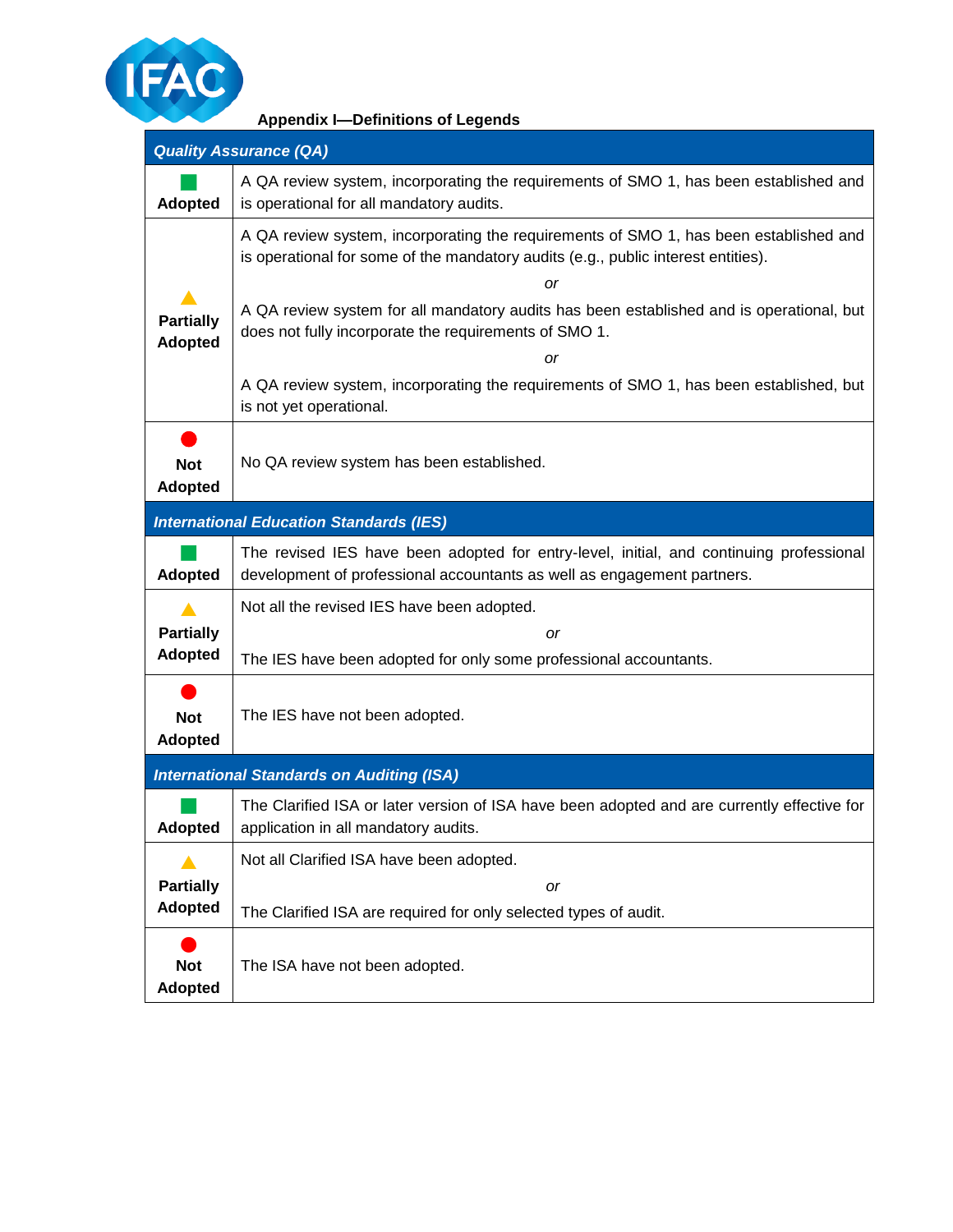

| <b>IESBA Code of Ethics</b>        |                                                                                                                                                                                                       |
|------------------------------------|-------------------------------------------------------------------------------------------------------------------------------------------------------------------------------------------------------|
| <b>Adopted</b>                     | A 2009 or later version of the IESBA Code of Ethics for Professional Accountants has<br>been adopted for all professional accountants.                                                                |
| <b>Partially</b><br><b>Adopted</b> | Not all of the requirements of the 2009 or later version of the IESBA Code of Ethics have<br>been adopted.<br>or<br>The IESBA Code of Ethics has been adopted for only some professional accountants. |
|                                    | A 2009 or later version of the IESBA Code of Ethics has not been adopted.                                                                                                                             |
| <b>Not</b><br><b>Adopted</b>       | or<br>A pre-2004 version of the IESBA Code has been adopted.                                                                                                                                          |
|                                    | <b>International Public Sector Accounting Standards (IPSAS)</b>                                                                                                                                       |
| <b>Adopted</b>                     | Accrual-basis IPSAS have been adopted as accounting standards for all public sector<br>entities.                                                                                                      |
| <b>Partially</b><br><b>Adopted</b> | Not all IPSAS have been adopted.<br>or<br>Cash-basis IPSAS has been adopted.<br>or                                                                                                                    |
|                                    | The IPSAS have been adopted for only some public sector entities.                                                                                                                                     |
| <b>Not</b><br><b>Adopted</b>       | The IPSAS have not been adopted.                                                                                                                                                                      |
|                                    | <b>Investigative and Disciplinary (I&amp;D) System</b>                                                                                                                                                |
| <b>Adopted</b>                     | An I&D system, incorporating the requirements of SMO 6, has been established and is<br>operational for all professional accountants.                                                                  |
|                                    | An I&D system, incorporating the requirements of SMO 6, has been adopted and is<br>operational for some professional accountants.                                                                     |
|                                    | or                                                                                                                                                                                                    |
| <b>Partially</b><br><b>Adopted</b> | An I&D system for all professional accountants has been established and is operational,<br>but does not fully incorporate the requirements of SMO 6.                                                  |
|                                    | or<br>An I&D system, incorporating the requirements of SMO 6, has been established, but is not<br>yet operational.                                                                                    |
| <b>Not</b><br><b>Adopted</b>       | No I&D system has been established.                                                                                                                                                                   |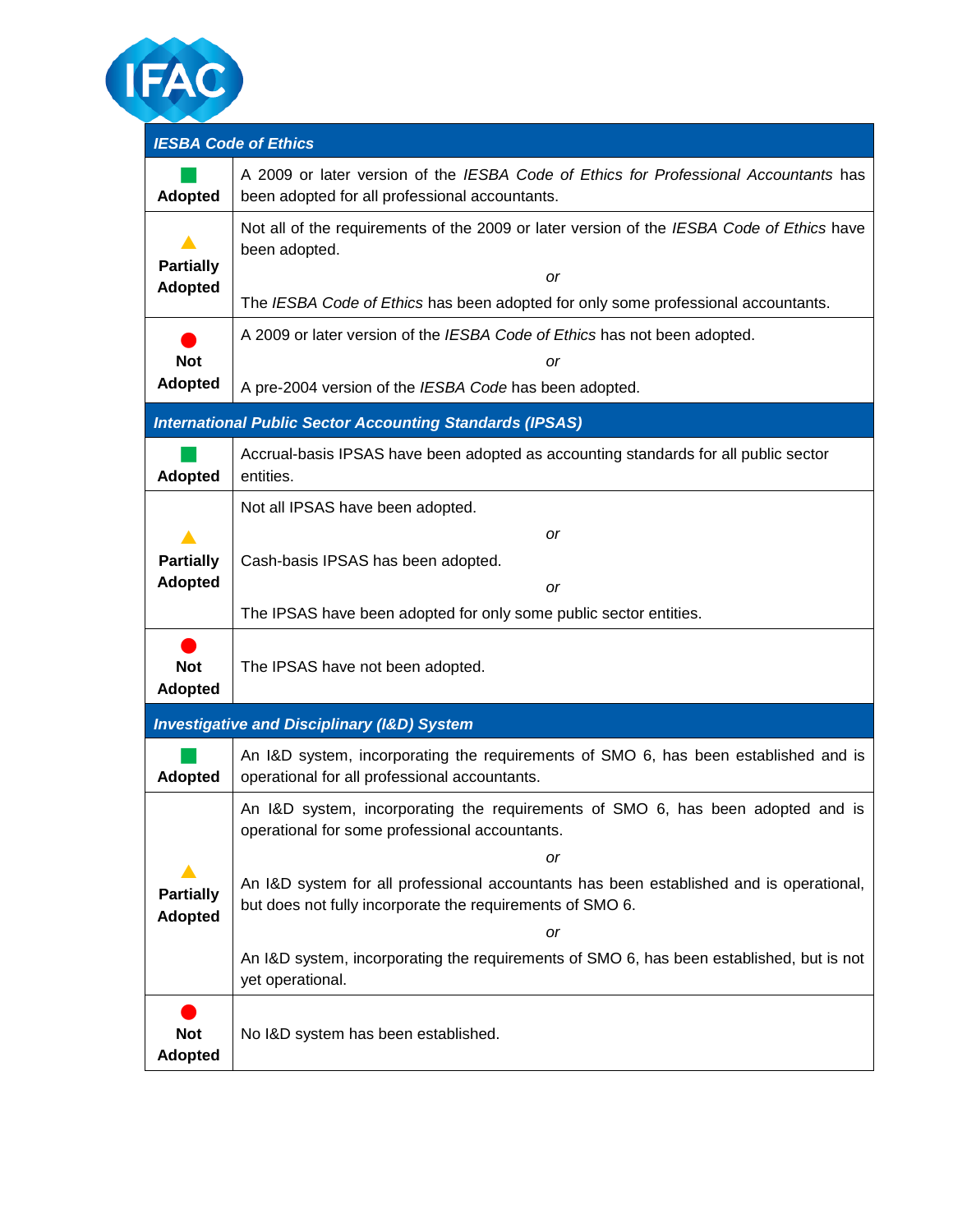

| <b>International Financial Reporting Standards (IFRS)</b> |                                                                                          |  |  |  |  |  |
|-----------------------------------------------------------|------------------------------------------------------------------------------------------|--|--|--|--|--|
| <b>Adopted</b>                                            | The IFRS have been adopted and are currently effective for all public interest entities. |  |  |  |  |  |
|                                                           | Not all the IFRS have been adopted.                                                      |  |  |  |  |  |
| <b>Partially</b><br><b>Adopted</b>                        | or<br>The IFRS have been adopted for selected types of public interest entities.         |  |  |  |  |  |
| <b>Not</b><br><b>Adopted</b>                              | The IFRS have not been adopted.                                                          |  |  |  |  |  |

| <b>SMO Fulfillment</b><br><b>Status</b> | <b>Q&amp;M Staff Assessment</b>                                                                                                                                                                                                      |  |  |  |  |  |  |  |
|-----------------------------------------|--------------------------------------------------------------------------------------------------------------------------------------------------------------------------------------------------------------------------------------|--|--|--|--|--|--|--|
|                                         | PAO maintains well-established ongoing processes to fulfill its relevant<br>obligations. In fulfilling this SMO, PAO considers, plans, executes, reviews and<br>improves as part of an ongoing commitment to continuous improvement. |  |  |  |  |  |  |  |
| <b>Sustain</b>                          | or                                                                                                                                                                                                                                   |  |  |  |  |  |  |  |
|                                         | Given the nature of its mandate, membership composition, and the legal and<br>regulatory environment, PAO is not involved in activities related to this area.                                                                        |  |  |  |  |  |  |  |
| <b>Review &amp; Improve</b>             | PAO has recently fulfilled its relevant obligation and is reviewing the<br>implemented plan to identify and apply improvements.                                                                                                      |  |  |  |  |  |  |  |
|                                         |                                                                                                                                                                                                                                      |  |  |  |  |  |  |  |
|                                         | PAO demonstrates it is executing the plan.                                                                                                                                                                                           |  |  |  |  |  |  |  |
| <b>Execute</b>                          |                                                                                                                                                                                                                                      |  |  |  |  |  |  |  |
|                                         |                                                                                                                                                                                                                                      |  |  |  |  |  |  |  |
| Plan                                    | PAO has a defined plan to fulfill the requirements of this SMO.                                                                                                                                                                      |  |  |  |  |  |  |  |
|                                         |                                                                                                                                                                                                                                      |  |  |  |  |  |  |  |
| <b>Consider</b>                         | PAO is considering how to fulfill the requirements of this SMO.                                                                                                                                                                      |  |  |  |  |  |  |  |
| <b>Not Active</b>                       | PAO is not active in this SMO area.                                                                                                                                                                                                  |  |  |  |  |  |  |  |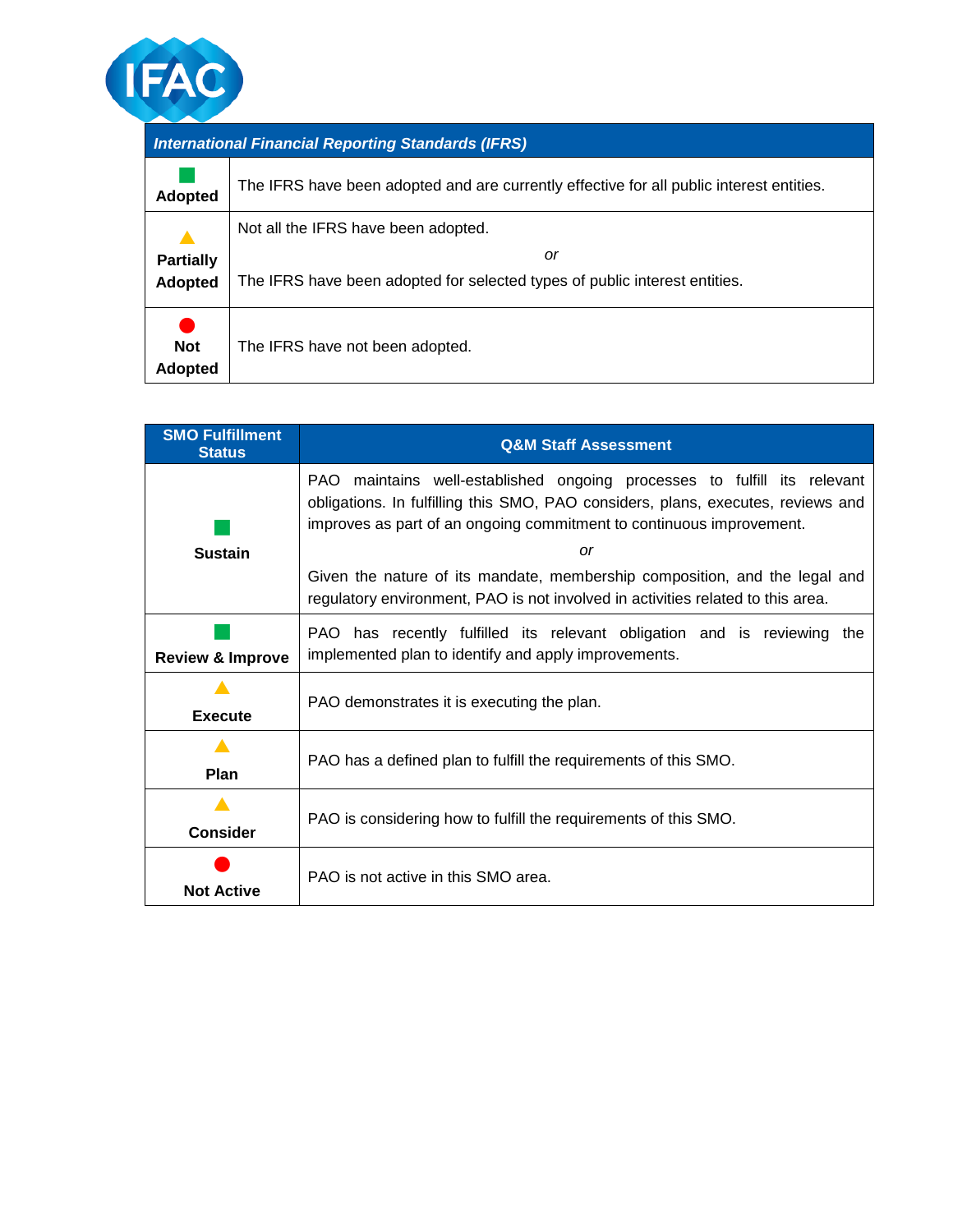

## **Appendix II‒Main Requirements of SMO 1**

| <b>Requirements</b>                                                                                                                                                                  | Y | N | <b>Partially</b> | <b>Comments</b> |
|--------------------------------------------------------------------------------------------------------------------------------------------------------------------------------------|---|---|------------------|-----------------|
| Scope of the system                                                                                                                                                                  |   |   |                  |                 |
| 1. At a minimum, mandatory QA reviews are<br>required for all audits of financial statements.                                                                                        |   |   |                  |                 |
| Quality Control Standards and Other Quality<br><b>Control Guidance</b>                                                                                                               |   |   |                  |                 |
| Firms are required to implement a system of<br>2.<br>quality control in accordance with the quality<br>control standards.                                                            |   |   |                  |                 |
| Most up to date versions of ISQC 1 and other<br>3.<br>relevant ISA are adopted as the quality<br>control standards.                                                                  |   |   |                  |                 |
| Member Body assists firms in understanding<br>4.<br>the objectives of quality control and in<br>implementing and maintaining appropriate<br>systems of quality control.              |   |   |                  |                 |
| <b>Review cycle</b>                                                                                                                                                                  |   |   |                  |                 |
| 5. A cycle-based, risk-based, or a mixed<br>approach for selecting firms for QA review is<br>used.                                                                                   |   |   |                  |                 |
| For cycle-based approach, quality control<br>6.<br>reviews are required to take place at least<br>every six years (and every three years for<br>audits of public interest entities). |   |   |                  |                 |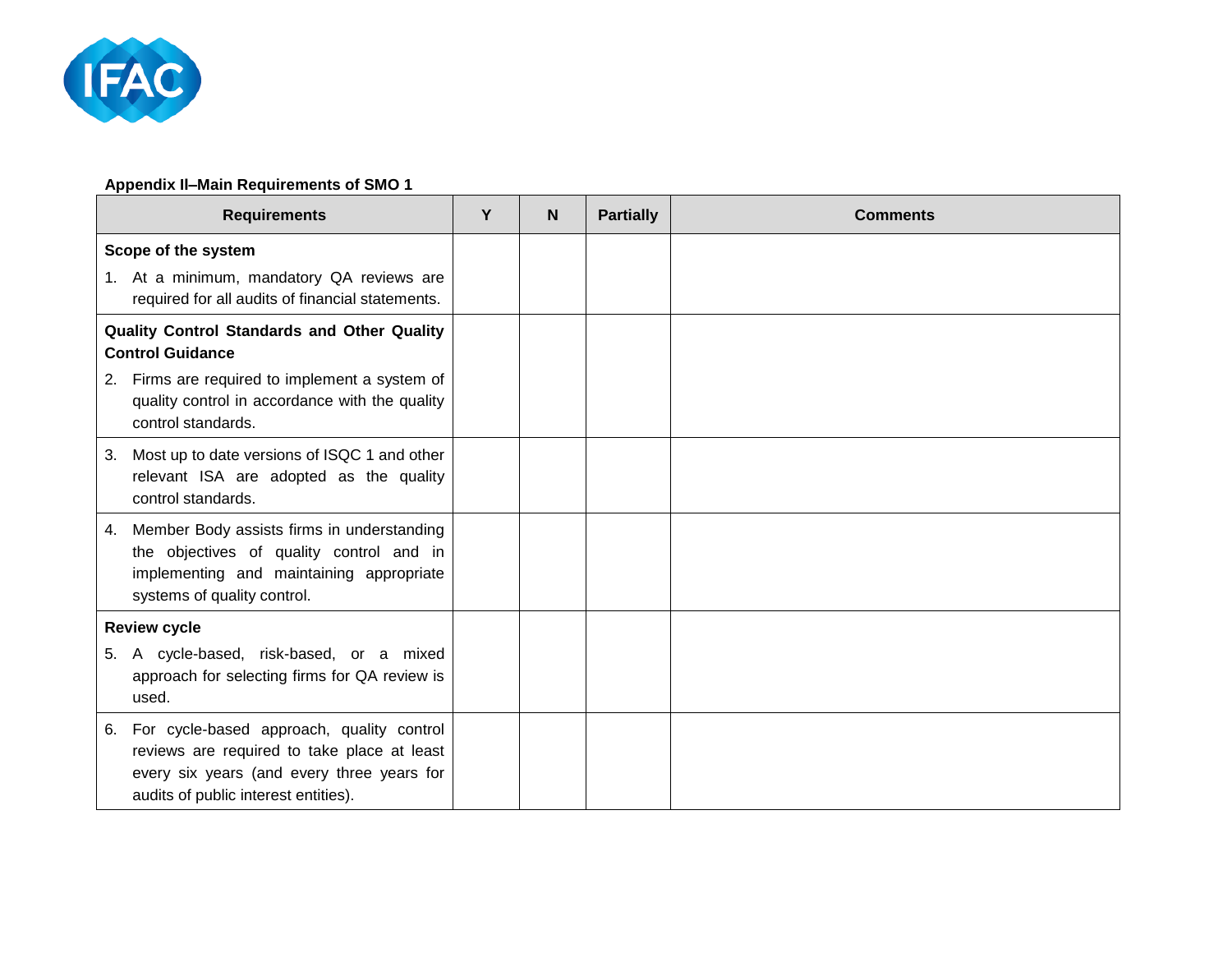

| <b>Requirements</b>                                                                                              | Y | N | <b>Partially</b> | <b>Comments</b> |
|------------------------------------------------------------------------------------------------------------------|---|---|------------------|-----------------|
| <b>QA Review Team</b><br>7. Independence of the QA Team is assessed                                              |   |   |                  |                 |
| and documented.                                                                                                  |   |   |                  |                 |
| 8. QA Team possesses appropriate levels of<br>expertise.                                                         |   |   |                  |                 |
| <b>Reporting</b>                                                                                                 |   |   |                  |                 |
| 9. Documentation of evidence supporting the<br>quality control review report is required.                        |   |   |                  |                 |
| 10. A written report is issued upon conclusion of<br>the QA review and provided to the<br>firm/partner reviewed. |   |   |                  |                 |
| <b>Corrective and disciplinary actions</b>                                                                       |   |   |                  |                 |
| 11. Reviewed firms/partners are required to                                                                      |   |   |                  |                 |
| timely<br>make<br>adjustments<br>to<br>meet<br>recommendations from the review report.                           |   |   |                  |                 |
| 12. QA review system is linked to the<br>Investigation and Discipline system.                                    |   |   |                  |                 |
| <b>Consideration of Public Oversight</b>                                                                         |   |   |                  |                 |
| 13. The body responsible for QA reviews                                                                          |   |   |                  |                 |
| cooperates with its oversight body and<br>shares information on the functioning of the                           |   |   |                  |                 |
| QA review system, as needed.                                                                                     |   |   |                  |                 |
| Regular review of implementation<br>and<br>effectiveness                                                         |   |   |                  |                 |
| 14. Regular reviews of implementation and                                                                        |   |   |                  |                 |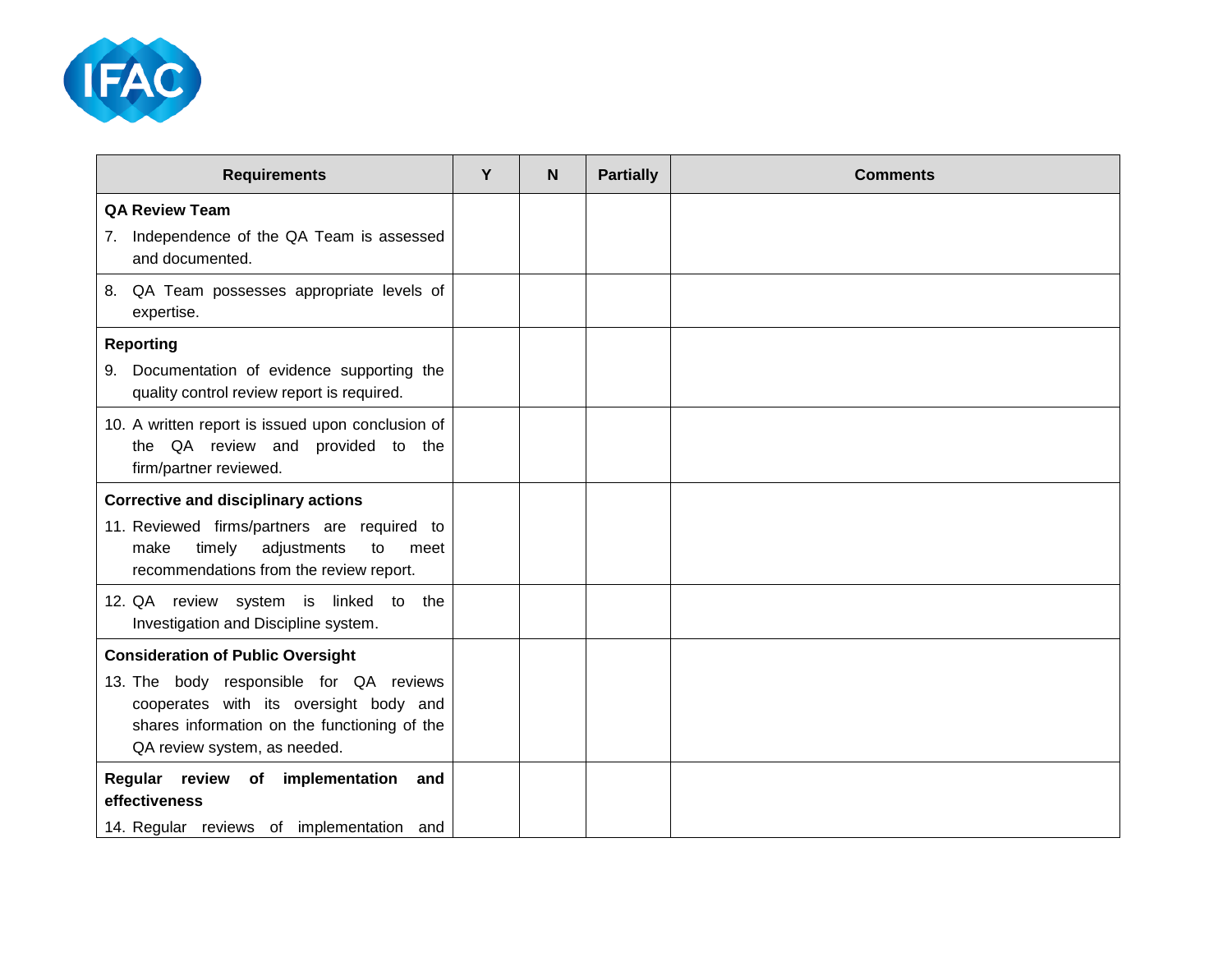

| <b>Requirements</b>                        | $\blacksquare$ | IN | <b>Partially</b> | Comments |
|--------------------------------------------|----------------|----|------------------|----------|
| effectiveness of the system are performed. |                |    |                  |          |

## **Appendix III‒Main Requirements of SMO 6**

| <b>Requirements</b>                                                                                                                      | Y | N | <b>Partially</b> | <b>Comments</b> |
|------------------------------------------------------------------------------------------------------------------------------------------|---|---|------------------|-----------------|
| Scope of the system                                                                                                                      |   |   |                  |                 |
| 1. A system of investigation, discipline and<br>for<br>appeals<br>exists<br>the<br>accountancy<br>profession. The system is operational. |   |   |                  |                 |
| Information about the types of misconduct<br>2.<br>which may bring about investigative actions is<br>publicly available.                 |   |   |                  |                 |
| <b>Initiation of Proceedings</b>                                                                                                         |   |   |                  |                 |
| Both<br>"complaints-based"<br>3.<br>a<br>and<br>an<br>"information-based" approach are adopted.                                          |   |   |                  |                 |
| Link with the results of QA reviews has been<br>4.<br>established.                                                                       |   |   |                  |                 |
| <b>Investigative process</b>                                                                                                             |   |   |                  |                 |
| 5. A committee or similar body exists for<br>performing investigations.                                                                  |   |   |                  |                 |
| Members of a committee are independent of<br>6.<br>the subject of the investigation and other<br>related parties.                        |   |   |                  |                 |
| <b>Disciplinary process</b>                                                                                                              |   |   |                  |                 |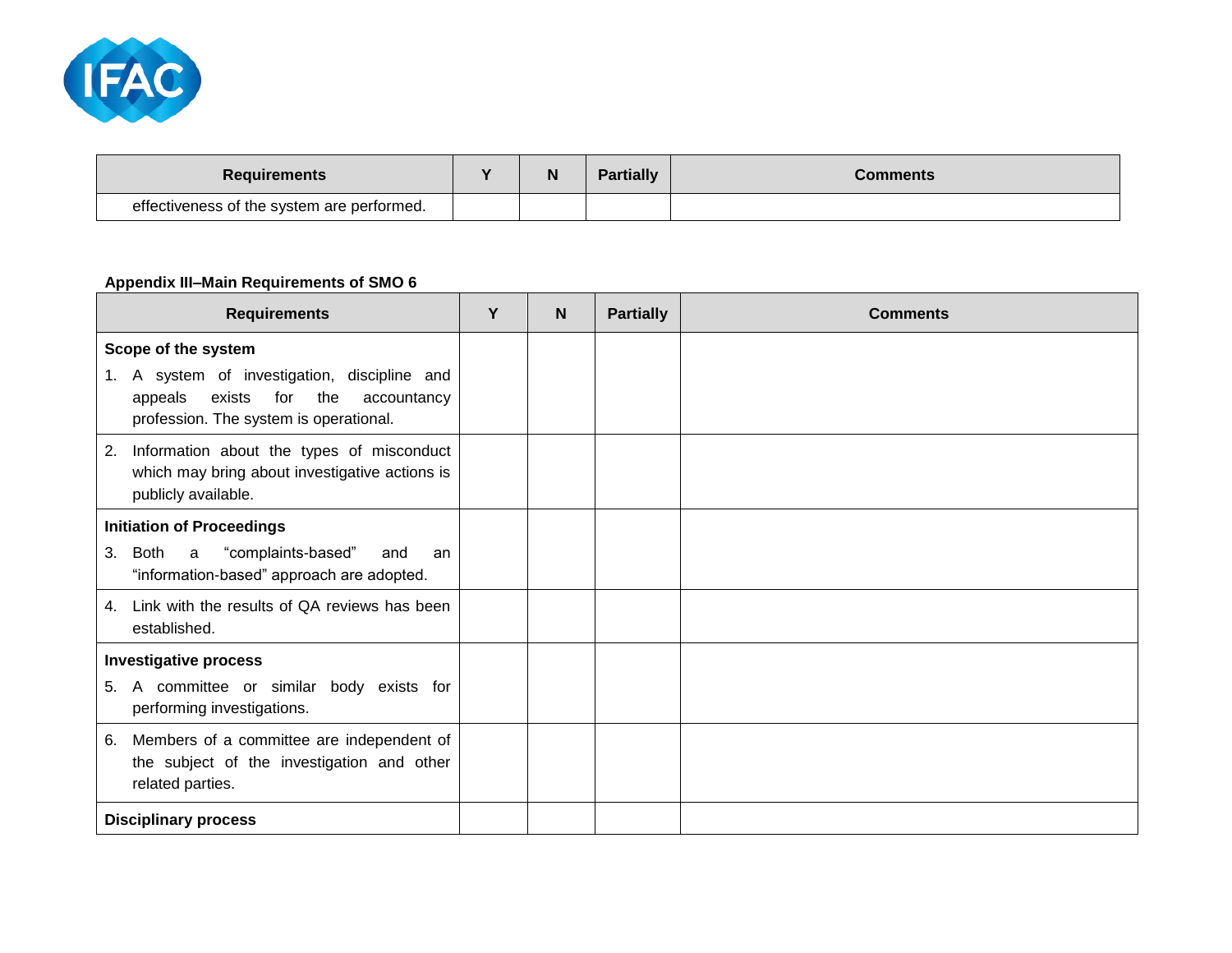

| <b>Requirements</b>                                                                                                                                                                                                                                            | Y | N | <b>Partially</b> | <b>Comments</b> |
|----------------------------------------------------------------------------------------------------------------------------------------------------------------------------------------------------------------------------------------------------------------|---|---|------------------|-----------------|
| 7. A separate disciplinary committee/entity exists<br>to make disciplinary decisions on referrals<br>from the investigation committee.                                                                                                                         |   |   |                  |                 |
| Members of the committee/entity include<br>8.<br>professional accountants as well as non-<br>accountants.                                                                                                                                                      |   |   |                  |                 |
| The tribunal exhibits independence of the<br>9.<br>subject of the investigation and other related<br>parties.                                                                                                                                                  |   |   |                  |                 |
| <b>Sanctions</b>                                                                                                                                                                                                                                               |   |   |                  |                 |
| 10. The disciplinary system allows imposing an<br>extensive range of penalties. It is particularly<br>important to include (a) loss of professional<br>designation; (b) restriction and removal of<br>practicing rights; and (c) exclusion from<br>membership. |   |   |                  |                 |
| <b>Rights of representation and appeal</b><br>11. A third appeals body exists which is separate<br>from both the disciplinary committee and<br>investigative committee.                                                                                        |   |   |                  |                 |
| <b>Administrative Processes</b>                                                                                                                                                                                                                                |   |   |                  |                 |
| 12. Timeframe targets for disposal of all cases<br>are set.                                                                                                                                                                                                    |   |   |                  |                 |
| 13. Tracking mechanisms to monitor progress in<br>investigation and discipline and related<br>procedures are established.                                                                                                                                      |   |   |                  |                 |